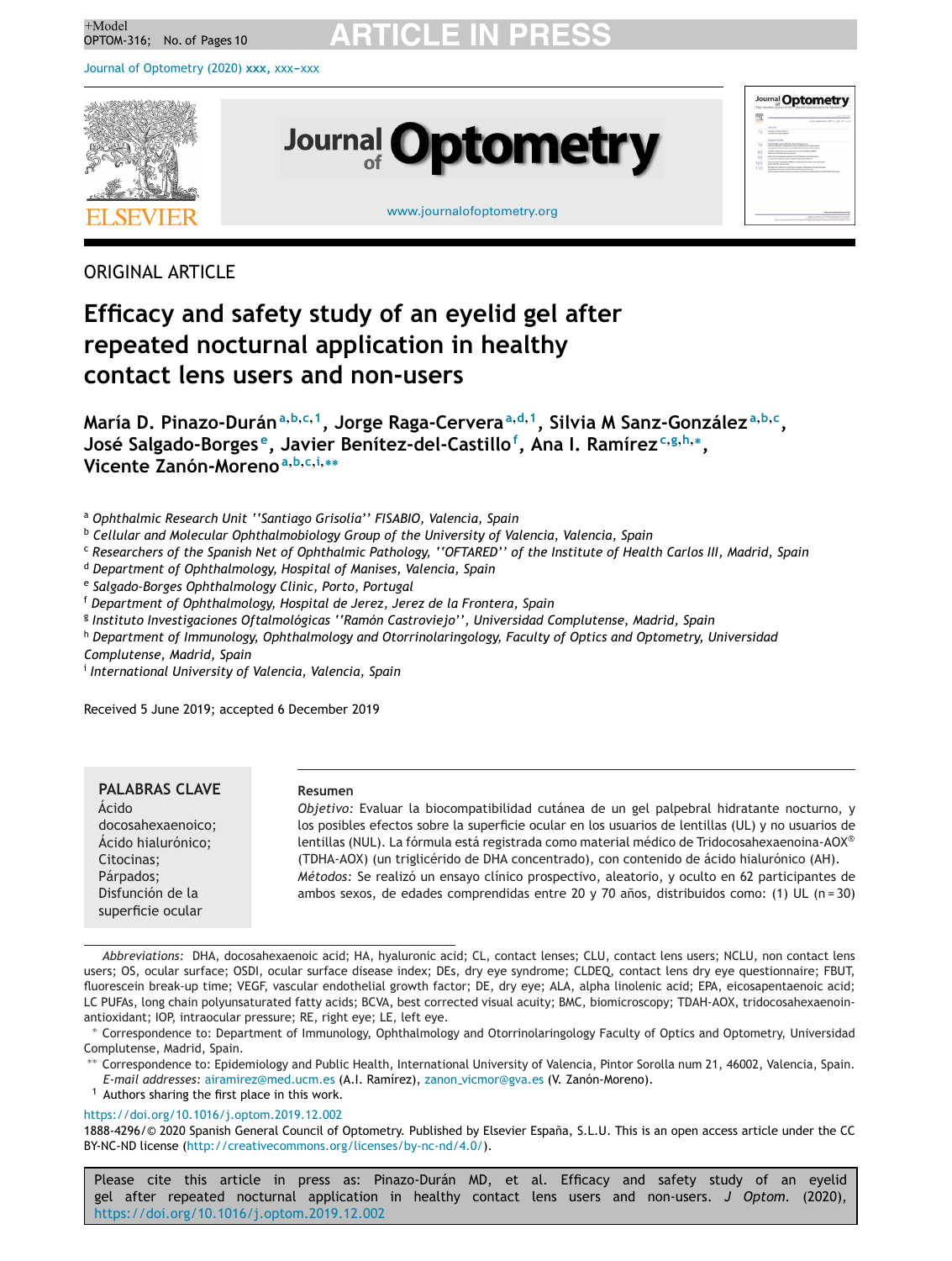y (2) NUL (n = 32). A todos los participantes se les indicó la aplicación de una dosis única de gel hidratante (con contenido de TDHA-AOX y AH) por la noche en los párpados superior e inferior del ojo derecho (OD) únicamente, durante 2 semanas consecutivas. Se realizaron entrevistas personales, cuestionarios, exámenes oftálmicos y recolección de lágrimas reflejas. Los parámetros oftalmológicos incluyeron respuesta de la superficie ocular y estatus de las lentillas. También se registraron los niveles de satisfacción/episodios adversos. Los parámetros bioquímicos incluyeron la determinación basal y final de las moléculas del mediador pro-inflamatorio en muestras de lágrimas mediante análisis multiplex. Las estadísticas se realizaron con el programa SPSS 24.0.

*Resultados:* El grupo UL reflejó una disfunción mayor en OS que el grupo NUL, pero los parámetros clínicos generales (tinción de la córnea, y pruebas Schirmer/FBUT) y puntuaciones OSDI mostraron una mejora significativa en los individuos UL en comparación con los participantes NUL, al finalizar el estudio. Las puntuaciones CLDEQ-8 señalaron una mejora significativa del riesgo inicial de desarrollar sequedad ocular aplicando el gel palpebral. Con los análisis multiplex se identificaron una serie de citocinas/quimiocinas en las lágrimas de los participantes. Se encontró una expresión notablemente superior de interleucinas -1, -6, -10, factor de necrosis tumoral, y VEGF en las lágrimas de los ojos UL con respecto a NUL. Dichas moléculas mostraron una tendencia a disminuir en el OD de los sujetos UL, tras la aplicación nocturna del gel palpebral.

*Conclusiones:* El gel palpebral aportó hidratación y descongestión cutáneas seguras y eficientes, y una mejora de la superficie ocular durante el sueño.

© 2020 Spanish General Council of Optometry. Publicado por Elsevier España, S.L.U. Este es un artículo Open Access bajo la licencia CC BY-NC-ND ([http://creativecommons.org/licenses/by](http://creativecommons.org/licenses/by-nc-nd/4.0/)[nc-nd/4.0/\)](http://creativecommons.org/licenses/by-nc-nd/4.0/).

### **Abstract**

*Purpose:* To evaluate skin biocompatibility of a nighttime hydrating eyelid gel and possible ocular surface effects in contact lens users (CLU) and non-contact lens users (NCLU). The formulation is registered as a medical device as Tridocosahexaenoine-AOX® (TDHA-AOX) (a concentrated DHA triglyceride), containing also hyaluronic acid (HA).

*Methods:* A prospective, randomized, masked clinical trial was performed with 62 participants of both sexes, aged 20-70 years, split into: (1) CLU (n = 30) and (2) NCLU (n = 32). All participants were instructed to apply a single dose of the moisturizing gel (containing TDHA-AOX and HA) nightly to the upper and inner eyelids of their right eye (RE) only, and during 2 consecutive weeks. Personal interviews, questionnaires, ophthalmic examinations and reflex tear collection were performed. Ophthalmological parameters included ocular surface response and contact lens status. Levels of satisfaction/adverse events were also recorded. Biochemical parameters included basal and final determination of pro-inflammatory mediator molecules in tear samples by multiplex analyses. Statistics were done by the SPSS 24.0 program.

*Results:* The CLU group had higher OS dysfunction than NCLU, but overall clinical parameters (corneal staining, and Schirmer/FBUT tests) and OSDI scores showed significant improvement in CLU individuals as compared to the NCLU participants, at the end of study. CLDEQ-8 scores pinpointed significant amelioration in initial risk of developing DEs by applying eyelid gel. Multiplex analyses demonstrated significantly lower VEGF expression levels (p < 0,05) in tears among the CLU compared to NCLU after nightly application of eyelid gel.

*Conclusions:* Eyelid gel appeared to safely and efficiently provide hydration and decongestion of the skin and amelioration of the ocular surface during sleep.

© 2020 Spanish General Council of Optometry. Published by Elsevier Espana, ˜ S.L.U. This is an open access article under the CC BY-NC-ND license ([http://creativecommons.org/licenses/by](http://creativecommons.org/licenses/by-nc-nd/4.0/)[nc-nd/4.0/\)](http://creativecommons.org/licenses/by-nc-nd/4.0/).

### **Introduction**

Dry eyes (DEs) result from a wide variety of changes occurring in one or more ocular surface (OS) components. Ocular discomfort and visual disability occurs in varying degrees through the disease.<sup>1,2</sup>According to etiology and clinical manifestations, the aqueous-deficient and evaporative DE forms need to be considered.<sup>1-4</sup> Recognized pathogenic mechanisms are increased tear osmolarity and OS inflammation. $3-5$ 

Please cite this article in press as: Pinazo-Durán MD, et al. Efficacy and safety study of an eyelid gel after repeated nocturnal application in healthy contact lens users and non-users. *J Optom.* (2020), <https://doi.org/10.1016/j.optom.2019.12.002>

**KEYWORDS**

Docosahexaenoic acid; Hyaluronic acid; Cytokines; Eyelids; Ocular surface dysfunction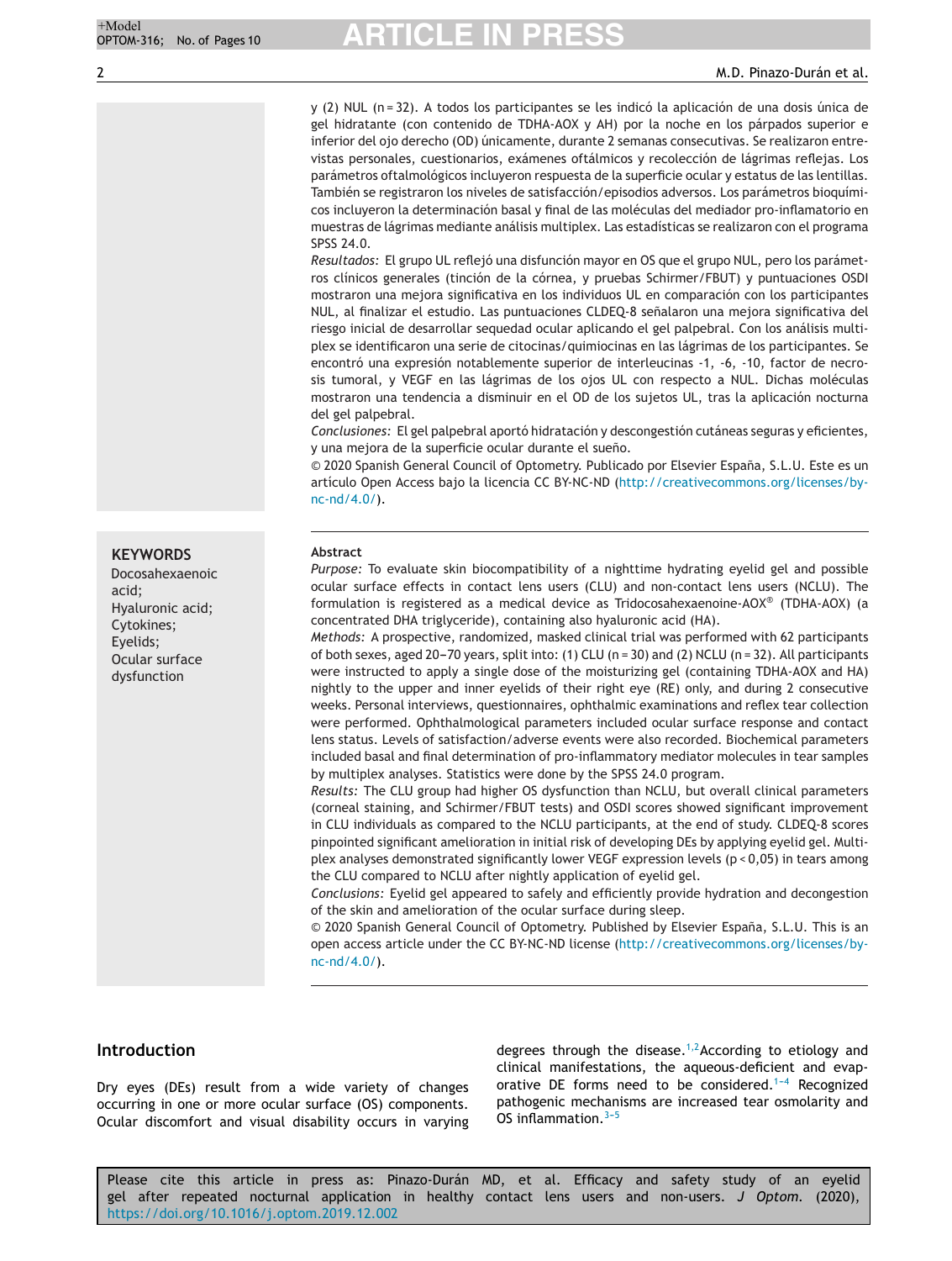## Efficacy and safety study of an eyelid gel after repeated nocturnal application 3

A search of the scientific literature has shown scarce reports on the statistics regarding the contact lenses (CL) users (CLU) in the most recent years, in Spain. Santodomingo et al., $6$  published that in 2017 the number of neophyte CLU was up to 700, whereas these data were about 19000 new CLU in other 29 countries. In 2019, a country report on the contact lenses and solutions in Spain [https://www.](https://www.euromonitor.com/contact-lenses-and-solutions-in-spain/report) [euromonitor.com/contact-lenses-and-solutions-in-spain/](https://www.euromonitor.com/contact-lenses-and-solutions-in-spain/report) [report\)](https://www.euromonitor.com/contact-lenses-and-solutions-in-spain/report) concluded that an increased decision of CL instead of wearing glasses are occurring in the most active Spaniards,

throughout the last years. Among CL users (CLU), eye diseases affecting lubrication, usually involving tear production impairment, corneal surface disorders, conjunctival as well as palpebral gland dysfunction, are most frequent.<sup>[7](#page-8-0)</sup> Most CL-associated DEs manifestations have been managed by prescribing artificial tears during the day, and lubricant gels/creams at night, often with unsatisfactory results. But, according to Ablamowicz and Nichols, $8$  this is not the first-line recommendation, but changing to a CL with a more periodic replacement schedule. The main goal is to reach the biggest success for CLs continuation, by better understanding the causes of signs and symptoms of OS dysfunction.

The major etiopathogenic mechanism for CL-associated DEs is the lack of tear film stability, leading to lipid layer reduction, subsequent increase in aqueous layer evaporation and noticeable hyperosmolarity.<sup> $7-9$ </sup> To counteract these disorders, it has been shown that over-the-counter use of unpreserved artificial tears, eye gels and lubricants<sup>[9,10](#page-8-0)</sup> and phospholipid-liposome eye spray, $11$  as well as a combination of these, yields optimum results in the affected individuals. $7-11$  Furthermore, up to two-thirds of CLU make use of cleaning and disinfecting products that include chemicals (antimicrobial agents, preservatives, buffer systems, and surfactants) that can interfere with the integrity and function of the anterior eye and adnexa structures, resulting in a wide range of clinical manifestations. Recent reports have also confirmed the negative effects of these products (e.g., EDTA, polyhexanide, boric acid, hydrogen peroxide, poloxamer) on the tear film, corneal surface and conjunctiva.<sup>[12](#page-8-0)</sup>

New strategies for preventing and treating DEs have therefore been proposed. The dietary precursor linolenic acid (ALA, C18:3) synthesizes eicosapentaenoic acid (EPA; C20:5 ω3) and docosahexaenoic acid (DHA; C22:6 ω3), the two major omega-3 (ω-3) long-chain polyunsaturated fatty acids (LC-PUFAs) essential for humans. These play fundamental roles in the regulation of OS morphology and function. $13$  A wide spectrum of reports have demonstrated that  $\omega$ -3 LC-PUFAs either from food or oral food supplements induce positive responses on global health, $14$  as well as in several diseases, including DEs. $^{5,15-18}$  Indeed, LC-  $\omega$ -3 fatty acids are incorporated into the cell membrane phospholipids. Tridocosahexaenoine-AOX® (TDAH-AOX) is a highly concentrated DHA triglyceride, patented as a biological molecule that offers both cellular antioxidant protection and anti-inflammatory activity<sup>19-21</sup> by (1) stimulating the intracytoplasmic synthesis of glutathione; (2) inhibiting E2 proinflammatory prostaglandins synthesis, but stimulating the anti-inflammatory E3 prostaglandins synthesis; and (3) favoring the resolution process of inflammation by inducing production of docosanoids as metabolic by-products called resolvins and protectins.

Nevertheless, it would be useful to prepare a preliminary personalized approach based on the risk-benefit assessment for CLU and NCLU. Indeed, effectiveness, side effects/safety, and route of administration are the usual considerations when addressing new treatments, especially for OS. We therefore performed a biocompatibility assessment and recommended indications of daily nocturnal administration of an eyelid gel containing TDHA-AOX for OS in CL, to give new practical advice in addressing DEs in CLU.

### **Material and methods**

The present work adheres to the Ethical Principles for Medical Research involving human subjects [Declaration of Helsinki (Edinburgh, 2000)], and the Ethics Committee standards of the study centers (no. 1017/2016-2017).

#### **Study design**

A prospective, randomized, interventional, multicenter, masked clinical trial was conducted between 2017/2018.

The main goal of the present study was to evaluate the efficacy and safety of the nightly application on the right upper and inner eyelids, of a gel-cream containing TDHA-AOX, over 15 consecutive days. The left eye was used as the control. The evaluation criteria will lay over the skin features, as well as over the OS clinical parameters.

The secondary endpoint was to look at the effects of the above gel formulation on tear levels of pro-inflammatory mediators by multiplex analyses.

The sample size for this preliminary study was calculated by the eNe 3.0 (GlaxoSmithKline S.A.) statistical program, in order to reach an statistical power of 80 % that permit to detect differences in hypotheses contrast (Ho: p1 = p2) by means of the  $\chi^2$  bilateral for 2 independent samples, with a significance level of 5%.

### **Patients**

Initial eligibility interviews were conducted with 72 potential candidates of both sexes (144 eyes), aged 22-60 years, during the ordinary ophthalmologic appointments in the study centers, according to the study inclusion/exclusion criteria, as listed in the [Table](#page-3-0) 1. 68 participants were initially included, extensively informed about the study characteristics and provided written informed consent. Subjects were classified into 2 groups: (1) contact lens users, CLU (n = 34) and  $(2)$  non-contact lens users NCLU  $(n = 34)$ .

#### **Operative procedures**

#### **Interview and recruitment**

The following baseline interview data were recorded: sociodemographic information, personal/familial background, lifestyle characteristics, and global ophthalmological and systemic aspects. At baseline, all participants underwent a precise ophthalmological examination in both eyes, including best-corrected visual acuity (BCVA); intraocular pressure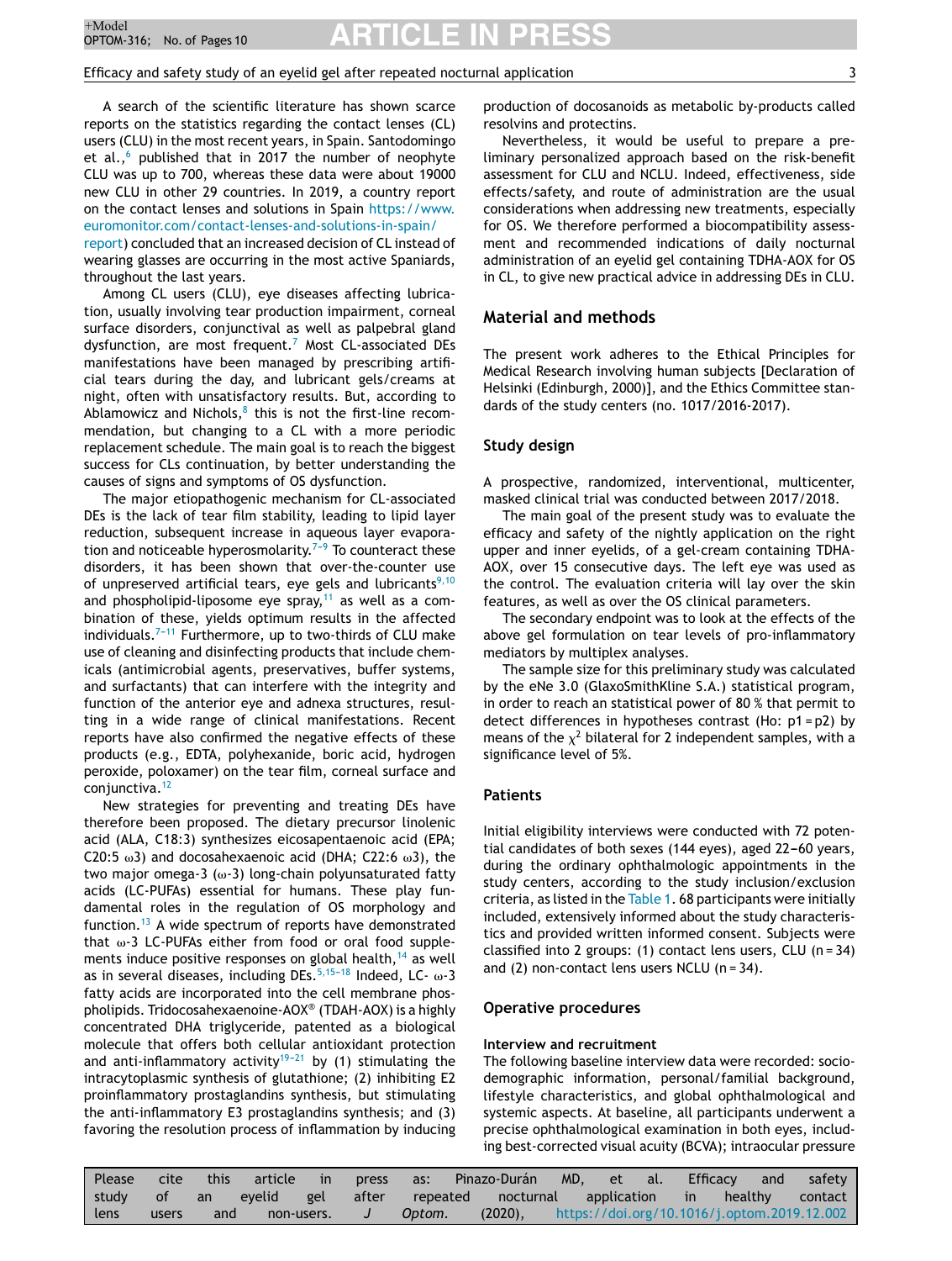<span id="page-3-0"></span>

| <b>INCLUSION CRITERIA</b>                               | <b>EXCLUSION CRITERIA</b>                                  |  |  |
|---------------------------------------------------------|------------------------------------------------------------|--|--|
| • Both sexes                                            | Relevant organic ocular or systemic disorder and           |  |  |
| • aged 22-60 years                                      | treatment.                                                 |  |  |
| • Clinical evaluation of the Ocular Surface:            | History of genetic disease                                 |  |  |
|                                                         | Topical and/or systemic allergy or hipersensitivity to the |  |  |
| - None-to-Mild dry eye symptoms: itchiness,             | substances used in the study.                              |  |  |
| photophobia, burning, stinging, grittiness, tired eyes, | Moderate-to-severe refractive error.                       |  |  |
| redness, blurred vision.                                | Clinical evaluation of the Ocular Surface:                 |  |  |
| $-$ OSDI <13                                            | Moderate-to-Severe dry eye signs and symptoms:             |  |  |
| $-BUT > 10$                                             | grittiness, foreign body sensation, burning, stinging,     |  |  |
| - No Corneal/Conjunctival staining                      | photophobia, tearing, redness, blurred vision, impaired    |  |  |
|                                                         | visual acuity.                                             |  |  |
| • Positive aptitude to participate in the study         | OSDI > 13                                                  |  |  |
| • Informed consent to participate in the study          | BUT < 10                                                   |  |  |
|                                                         | Fluorescein and Rose of Bengal positive staining           |  |  |
|                                                         | Meibomian Gland Dysfunction                                |  |  |
|                                                         | Corneal Oedema                                             |  |  |
|                                                         | Corneal abrasion                                           |  |  |
|                                                         | Keratitis                                                  |  |  |
|                                                         | Keratoconus                                                |  |  |
|                                                         | Previous Refractive surgery (Laser or Intraocular Lens).   |  |  |
|                                                         | History of Anterior Eye Segment surgery (cataracts,        |  |  |
|                                                         | glaucoma, keratoplasty)                                    |  |  |
|                                                         | Simultaneous participation in other study                  |  |  |
|                                                         | Unable to participate in the study                         |  |  |
|                                                         | No signed informed consent                                 |  |  |

(IOP); and biomicroscopy (BMC) of the anterior eye segment and adnexa. Among the latter, the major outcome variables were: eyelid status, Schirmer and fluorescein break up time (FBUT) tests, fluorescein corneal staining, Rose of Bengal staining, and presence of deposits on the CL surface. Other parameters-including OS response by means of the clinical evaluation (as above said), characteristics and status, user sensations, as well as adverse events-were fully evaluated at baseline, and also at the end of study. The ocular surface disorder index (OSDI [Allergan Inc., Irvine, California, USA]) questionnaire was carried out in all participants to differentiate those with normal, mild, moderate, or severe DEs. The OSDI includes 12 items and each answer is evaluated from 4 to 0 (higher to lower); the final OSDI score is the result of applying the following formula: *Sum of scores from all questions answered* × *25/Number of questions answered.* The overall OSDI score delineates the OS from normal (0-12 points), mild disorder (13-22 points), moderate disorder (23-32 points), to severe stage of disease (33-100 points).<sup>21</sup> The Contact Lens Dry Eye Questionnaire (CLDEQ) was set up to measure dryness symptoms among  $CLU<sub>1</sub><sup>22</sup>$  $CLU<sub>1</sub><sup>22</sup>$  $CLU<sub>1</sub><sup>22</sup>$  This tool was originally designed in parallel to the Dry Eye Questionnaire (DEQ) for NCLU to decipher the prevalence of discomfort, dryness, and blurred vision among CLU. However, the CLDEQ-8 (a short version of the CLDEQ), the one used in the present study, was developed to determine the opinion of CLU with respect to: new lenses, care products, and replacement schedules, as well as new eye therapies, as previously reported.<sup>[23](#page-9-0)</sup> Participants with a score higher than 12 are progressively considered vulnerable to developing DEs, while those with scores lower than 12 have appar-

ently no risk of developing DEs. In addition, a questionnaire (personally designed to gather knowledge on the subjective sensations of the eyelid skin, product appreciation/adverse effects) was given to all individuals. Prior to the first study visit, participants were required to discontinue, for at least 1 month, the use of nutritional supplements, systemic antihistamines, and treatments for DEs (or meibomian gland disorder) such as eye cleaning wipes, antibiotics, nonsteroidal anti-inflammatory drugs, and corticosteroids, as well as artificial tears. The study product was a gel protected from air by an airless container, containing 10 mL of gel, that provides 0.2 mL per pulse (approximately 50 doses per container), which has been previously tested for cosmetic use. The complete formula is reflected in [Table](#page-4-0) 2, but essentially contains HA and a patented DHA triglyceride (European Patent EP 1 962 825 B1 held by Brudy Technology SL related to the use of DHA for treating a pathology associated with cellular oxidative damage. *European patent* granted, date April 2, 2014).<sup>15-20</sup> The product was manufactured by the pharmaceutical company (Brudylab, Barcelona, Spain) and gently provided in unlabeled individual plastic containers (similar in size and shape to the eyedrop receptacles) to the investigators, and the doctors gave them to all participants without any charge. Neither the investigators nor the participants knew the specific composition of the product. The information provided by the manufacturers included that the study product did not contain harmful agents for the skin, eyes and vision in the formulation. All participants were instructed to apply the gel nightly, on the upper and inner right eyelids, to be maintained overnight. The procedure was as follows: the CLU previously removed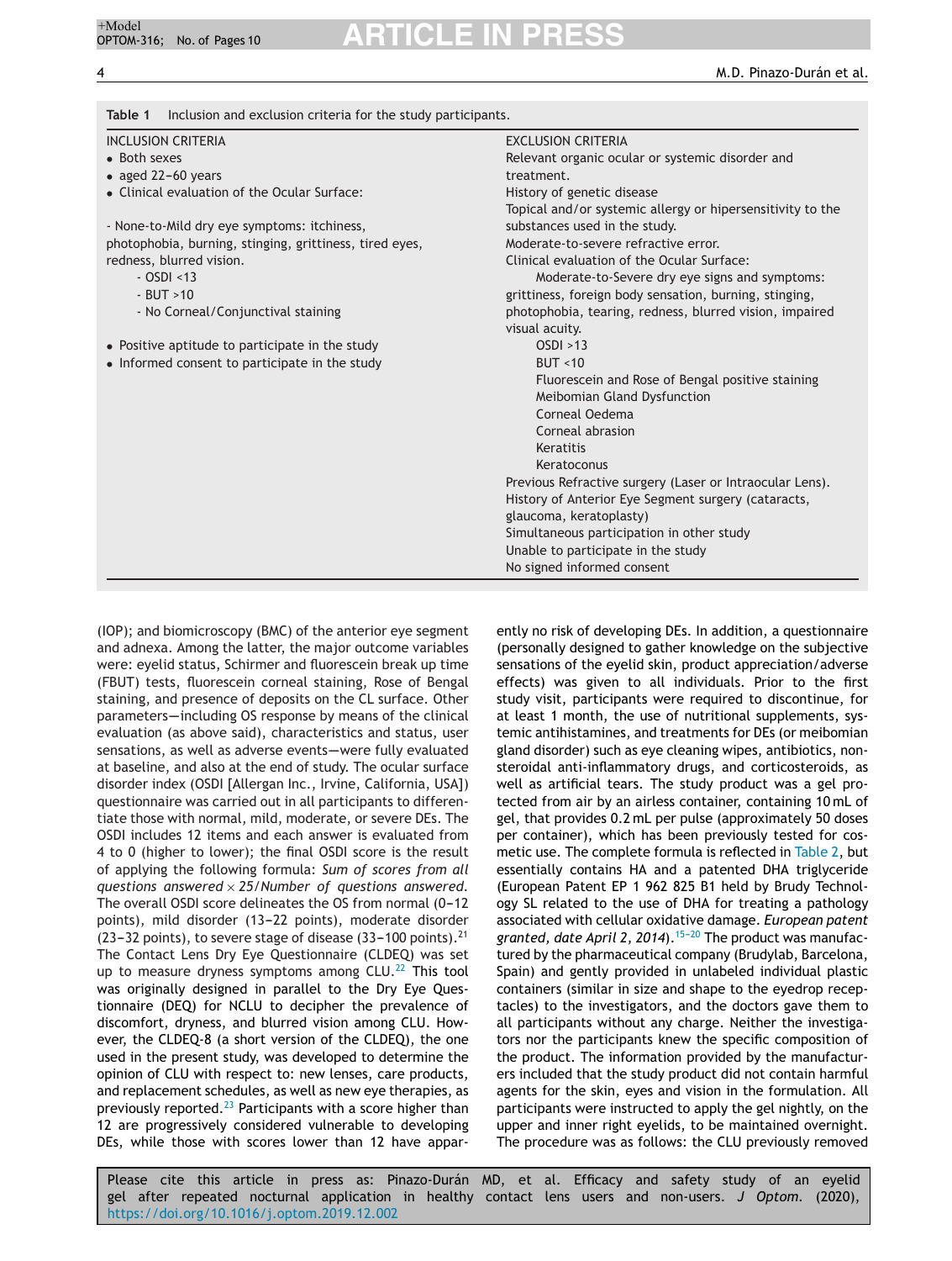### <span id="page-4-0"></span>Efficacy and safety study of an eyelid gel after repeated nocturnal application 5





| List of ingredients<br>DHA concentrated triglyceride 0,7%<br>Sodium hyaluronate 0,2%<br>Aloe Vera 3,0%<br>Propylene glycol |  |  |  |  |
|----------------------------------------------------------------------------------------------------------------------------|--|--|--|--|
|                                                                                                                            |  |  |  |  |
|                                                                                                                            |  |  |  |  |
|                                                                                                                            |  |  |  |  |
|                                                                                                                            |  |  |  |  |
|                                                                                                                            |  |  |  |  |
| Glycerine                                                                                                                  |  |  |  |  |
| Avocado oil                                                                                                                |  |  |  |  |
| Caprylic/Capric Triglyceride                                                                                               |  |  |  |  |
| Olive oil                                                                                                                  |  |  |  |  |
| Xanthan gum                                                                                                                |  |  |  |  |
| Sesame oil                                                                                                                 |  |  |  |  |
| Polysorbate 80                                                                                                             |  |  |  |  |
| Soybean lecithin                                                                                                           |  |  |  |  |
| Grapefruit oil                                                                                                             |  |  |  |  |
| Sodium citrate                                                                                                             |  |  |  |  |
| Sorbitan monolaurate                                                                                                       |  |  |  |  |
| Tris(hydroxymethyl)aminomethane                                                                                            |  |  |  |  |
| Tocopheryl acetate                                                                                                         |  |  |  |  |
| Grape seed oil                                                                                                             |  |  |  |  |
| Hydroxypropyl methyl cellulose                                                                                             |  |  |  |  |
| Citric acid monohydrate                                                                                                    |  |  |  |  |
| Tea tree oil                                                                                                               |  |  |  |  |
| Geranium oil                                                                                                               |  |  |  |  |
| Phenethyl alcohol                                                                                                          |  |  |  |  |
| Caprylyl glycol                                                                                                            |  |  |  |  |
| Water                                                                                                                      |  |  |  |  |

the CL, no eyedrops were instilled, the eyelids have to be free of cleansing lotions, make-up, or beauty products, the participants have to apply a small amount of gel to the skin of the right closed eyelids, using the fingertip to give a brief, soft massage, and not on the left eyes, that will be considered as the controls. Application just before bedtime was especially recommended. Participants were specifically advised that this product was for external use on intact eyelid skin and should never be applied to the eye. At the starting point, 73 suitable participants were included in the study (according to the inclusion/exclusion criteria, precisely reflected in the [Table](#page-3-0) 1). A summary of the visits and procedures is shown in Fig. 1.

#### **Ophthalmologic examination**

A systematized eye examination was performed and all data recorded in a database specifically designed using the Microsoft Excel program: best corrected visual acuity in each eye (BCVA), biomicroscopy of the anterior eye segment and adnexa (BMC) by the slit lamp (Hagg-Streit AG, Koeniz, Switzerland), to explore the OS structures with/without fluorescein and rose of Bengal staining; Schirmer's test with anesthesia, fluorescein break up time (FBUT), and IOP by the aplanation tonometer (Haag-Streit AT-900, Koeniz, Switzerland) after instillation of a single drop of Fluotest ® (sodic fluorescein plus oxibuprocaine. Alcon Cusi, Barcelona, Spain). Briefly, a standard Schirmer test with topical anesthesia (Anestesico Doble ® 0.5% oxibuprocaine hydrochloride plus tetracaine hydrochloride eye drops. Alcon Cusi, Barcelona, Spain) was performed. A sterilized filter paper strip (5 mm  $\times$  35 mm) was placed in the external canthus of the inferior eyelid and left in place for 5 min. Wetting of the paper after 5 min was recorded in mm according to the scale provided. The wetting strips <10 mm per 5 min were diagnosed positive, while ≤5 mm per 5 min were diagnosed as strongly positive. The OS of both eyes was then stained with  $2 \mu L$  of Fluorescein ® (2% fluorescein eye drops, Alcon Cusi, Barcelona, Spain) that were instilled into the inferior fornix of the conjunctiva. The ophthalmologist instructed participants to blink actively for 3−5 sec to examine the cornea, conjunctiva, eyelids (free lid margin and outer/inner eyelid border), and eyelashes. The FBUT was determined as the time period between the last blink and the apparition of a random corneal black spot on the fluorescein stained tear film. For each participant the FBUT was determined three times and the value was expressed as the  $mean  $\pm$  standard deviation. FBUT was considered positive if$ the final value was less than 10 sec. The rose of Bengal test (1% sodium rose of Bengal sterile ophthalmic strips), was performed when applying one single strip on the inferior tarsal conjunctiva, and the OS was examined by BMC. The positive staining marked the damaged epithelia. At the end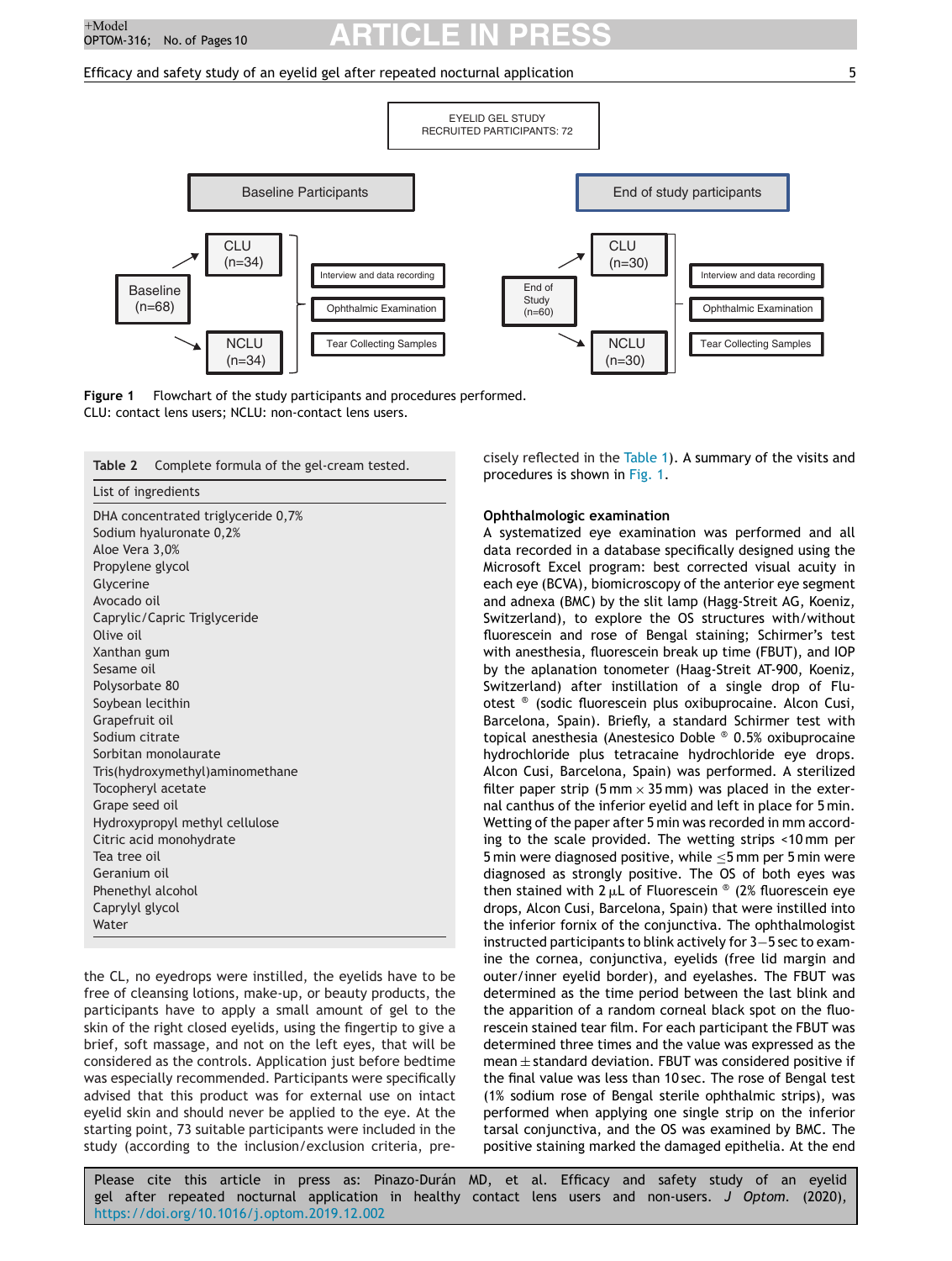

**Figure 2** Basal and final OSDI index scoring of the total group of participating volunteers ( $n = 60$ ), and of the separate groups of CLU (n = 30) and NCLU (n = 30) evaluated after one single night gel-cream application on the right eyelid skin over two weeks. OSDI: Ocular Surface Disease Index; CLU: contact lens users; NCLU: non-contact lens users.

of the 2-week period of daily application of the eyelid gel, the participants underwent the same examination protocol, as performed in the baseline visit.

## **Sample collection and processing**

The tear sampling technique used by our research team has been previously described elsewhere.<sup>5,15-18</sup> During the baseline study visit, participants attended the ophthalmological clinic at 9 a.m. to undergo the above ophthalmological examination. The following day, reflex tear samples were extracted with a capillary Pasteur micropipette from the inferior tear meniscus of the right and left eyes separately, using a gentle rubbing softly technique (Fig. 2). Tear samples were then placed into microeppendorfs (100  $\mu$ L) and these were placed into cryotubes that were conveniently labeled and stored in boxes at −80 ◦C until processing. In cases of decreased tear production, the sampling procedure was repeated until an acceptable volume was obtained (up to  $20-30 \mu L$ ). Great care was taken during tear sample conservation and manipulation. Tear sampling was scheduled at baseline and at the 2-week follow-up for biochemical assays. All experiments were performed in duplicate and the protocols are described below.

The level of expression of pro-inflammatory mediators was done by determining several cytokines/chemokines in the tear samples by using the Luminex R-100 multiplex system (Luminex, Austin, TX, USA). $24$  The system is able to perform immunodetection with a minimum amount of approximately 20 $\mu$ L. The flow-based Bio-Plex suspension array system (Bio-Rad Laboratories, Hercules, CA, USA) was used to identify and quantify each particular antigenantibody reaction. Identification of the assayed molecules was based on bead color and fluorescence, using fluorescentlabeled reporter molecules associated with each target protein. Unknown cytokine and chemokine concentrations were calculated automatically by the Bio-Plex Manager software using a standard curve derived from a recombinant cytokine standard. Cytokine and chemokine concentrations were corrected for the initial total protein concentration of each human tear sample during analysis. The inflammation and immune response molecules analyzed herein were: interleukin (IL)-1 $\beta$ , IL-2, IL-4, IL-5, IL-6, IL-8, IL-10, and IL-12; vascular endothelial growth factor (VEGF); tumor necrosis factor  $\alpha$  (TNF- $\alpha$ ); granulocyte-macrophage colony-stimulating factor (GM-CSF); and interferon  $\gamma$ . The experiments were done in duplicate and the results are shown as the mean (SD) in pg/mL.

### **Statistical analysis**

The Microsoft Excel program and IBM Statistical Package for the Social Sciences SPSS V.24.0 program (SPSS Inc., Chicago, IL, USA) were used. For continuous variables, nonparametric (Mann-Whitney U) and parametric (t test) statistics were used, and the results are expressed as mean  $\pm$  standard deviation (SD). Categorical variables are expressed as percentages. A p-value less than 0.05 was considered statistically significant, adjusted by Bonferroni correction when pairwise comparison in multiple groups was conducted.

### **Results**

A total of 60 participants (30 assigned to the CLU [33% male/67% female] and 30 assigned to the NCLU [30% male/70% female]) completed the 2-week follow-up; 120 eyes were analyzed both in separate, and also as a whole (classified as pertaining to each of the two study groups). Rate of withdrawal was 9%. Lack of motivation and tear samples failing to show any data constituted the most common causes for withdrawal. Mean age of total participants was  $36 \pm 12$  years (32  $\pm$  12 years in CLU and  $38 \pm 11$  years in NCLU). Distribution by sex and age was similar in both groups.

The CL status was investigated in the corresponding group of the study participants (CLU). Regarding the biomaterials of the CL utilized by our participants, 100% corresponded to soft lens of silicone hydrogel (SiHy), and the frequency distribution according to their distinguishing properties was: 62% were reusable spherical SiHy CLs [from which: 31% were Ultra mensual moisture seal -samfilcon A-, 46% water content (WC); and 69% were Biofinity mensual -comfilcon A-, 48% WC], 28% were reusable spherical SiHY CLs (replacement frequency two weeks: Acuvue Oasys -senofilcon A-, 36% WC), and, finally 20% of the CLs were torical SiHy CLs (Airoptix for astigmatism -Iotrafilcon B-, 24% WC). Other physical CLs-related factors, such as thickness/bulk and/or edge configuration did not were considered for the present work. All study participants utilized the CLs during the daytime. Mean usage full time was:  $8,2 \pm 3,1$  h.

The OSDI questionnaire revealed that the CLU group had higher OS dysfunction than the NCLU group, with a significant improvement on the overall scores among CLU individuals for the two study points  $(Fig. 3)$  $(Fig. 3)$ .

Regarding CLDEQ-8 scores obtained by the CLU, there were differences between the start and end of study relating to the application of the eyelid gel (regarding alteration of the OS). This means that the participants improved their initial risk of developing DEs by applying the eyelid gel ([Fig.](#page-6-0) 4).

The questionnaire, designed by researchers to gather opinions on the effect of the nightly application of the eyelid-gel over 2 consecutive weeks showed interesting data on the positive participant appreciation for this intervention, as shown in the [Table](#page-6-0) 3. Significantly higher percentages of patients responded that the palpebral skin of the RE had greater brightness/smoothness and more elastic-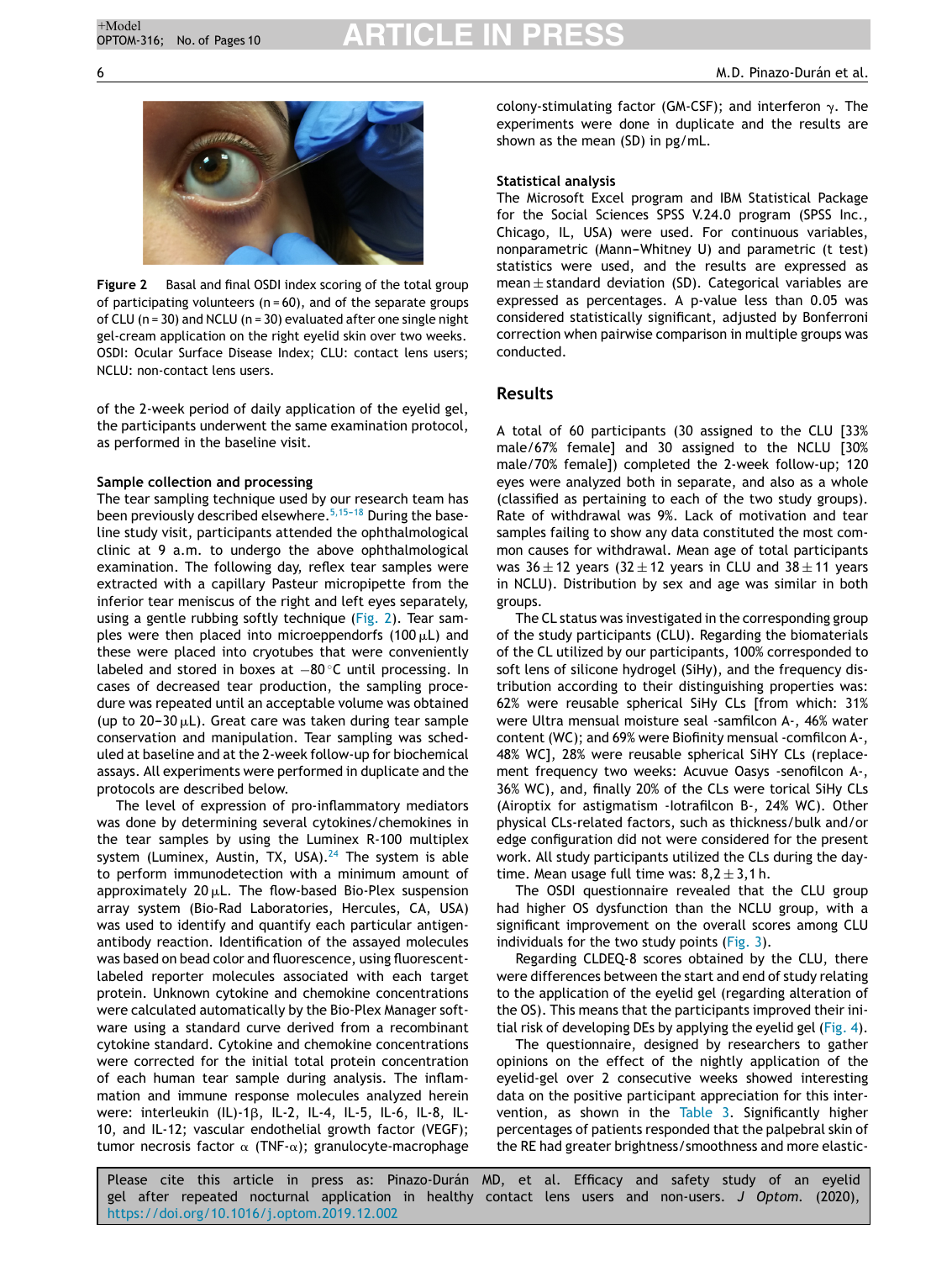<span id="page-6-0"></span>Efficacy and safety study of an eyelid gel after repeated nocturnal application 7



**Figure 3** Basal and final OSDI index scoring of the total group of participating volunteers (n = 60), and of the separate groups of CLU ( $n = 30$ ) and NCLU ( $n = 30$ ) evaluated after one single night gel-cream application on the right eyelid skin during two weeks. OSDI: Ocular Surface Disease Index; CLU: contact lens users; NCLU: non-contact lens users.



**Figure 4** Basal and Final CLDEQ-8 scoring evaluating the risk of developing dry eye (Scoring >12) in the right and left eyes of the CLU ( $n = 30$ ) after one single night gel-cream application on the right eyelid skin during two weeks. CLDEQ-8: Contact Lens Dry Eye Questionnaire-8; CLU: contact lens users.

**Table 3** Results of the Cosmetic Survey including the opinion of all the participating volunteers  $(n = 60)$  relating to the cosmetic properties and possible detected skin adverse effects, evaluated after one single night gel-cream application on the right eyelid skin during two weeks.

| Cosmetic test results | Worsened | Equal | Improved |
|-----------------------|----------|-------|----------|
| Skin brightness       | 0%       | 36%   | 64%      |
| Skin softness         | 0%       | 14%   | 86%      |
| Skin elasticity       | 0%       | 27%   | 73%      |
| <b>Skin Hydration</b> | 0%       | 30%   | 70%      |
| Skin asverse effect   | 0%       | 0%    | 0%       |
| Skin wrinkles         | 0%       | 46%   | 54%      |

ity/hydration, as well as amelioration of wrinkles than the LE at the end of the study. No adverse effects were suffered or declared by any participant.

No changes in the BCVA and IOP values between groups were observed between the two study points. The clinical probes to address the OS status, as described before (Material and Methods section) were performed to all participants at baseline and at the end of study. In fact, descriptive statistics for 5 min wetted lengths (mm) of Schirmer strips reflected that up to 18% of both examined eyes from the CLU participants and 9% of the NCLU eyes showed test reading <5 mm. Average Schirmer test value was of  $8.8 \pm 2.6$  mm in the CLU eyes, versus  $13.6 \pm 2.3$  mm in the NCLU eyes; p < 0.05). Average TBUT scores displayed no statistically significant differences between groups  $(4.8 \pm 1.6 \text{ sec}$  in the CLU eyes versus  $6.8 \pm 1.5$  sec in the NCLU eyes). However at the end of follow-up, a significant improvement respect to baseline values was noticed in the probes from the RE of the CLU participants (Schirmer test:  $13.2 \pm 2.2$  mm, p < 0.05; TBUT: 7.8  $\pm$  1.2 sec, p < 0.001) that were similar to the baseline values of the RE from the NCLU. The biomicroscopy examination showed no significant fluorescein corneal staining and no significant CL additional deposits in any case at the end of study (applicable to the eyelid gel administration).

Data from the biochemical analyses were quite surprising. Up to 86% of the molecules of the human cytokine/chemokine panel were detected in tears of the study participants in the picomolar range. Moreover, noticeable higher expression of IL1 $\beta$ , IL6, VEGF and TNFa were detected in the CLU as compared to the NCLU, at baseline. However, it was not fully demonstrated changes in the expression pattern of cytokines/chemokines in tears from the two study groups at the end of study (regarding the CL wearing). It was not detected statistically significant changes in cytokines/chemokines tear expression between the RE and LE of the participants (regarding the eyelid-gel application in the RE but not in the LE). Only the VEGF expression was noticeably lower in tears from the CLU group from baseline (RE: 1200 pg/mL; LE: 550 pg/mL) and at the end of study (RE: 800 pg/mL; LE: 460 pg/mL).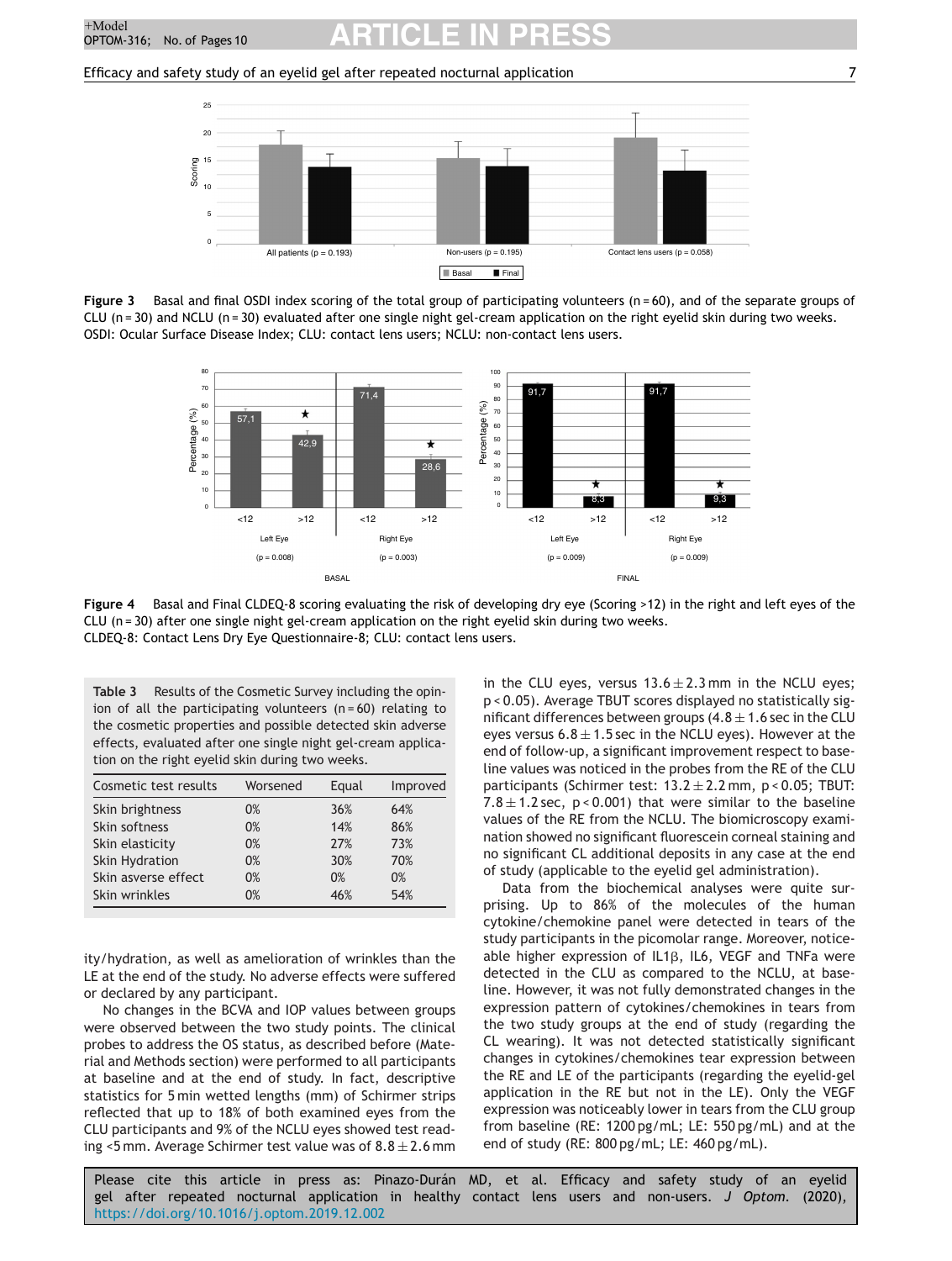Overall, our data demonstrated a final risk reduction (2 weeks from baseline) among CLU after nightly eyelid gel applications. Improvement was detected when comparing final vs. initial symptom scores and clinical signs among study participants. Final scores were noticeably lower than the initial ones, pointing to a decrease in sensations and signs of DEs in relation to OS changes induced by the application of the eyelid gel. The present work with the palpebral cream received high scores for comfort and personal positive sensations at day 15. The parameters revealed noticeable differences between the RE and LE.

## **Discussion**

We evaluated the effects of nightly application in the RE of an eyelid gel containing TDHA-AOX and HA on the OS in CLU and NCLU, taking into consideration the contralateral eye as the control. At 2-week follow-up, we found a significant increase in the Schirmer and FBUT tests in RE assigned to the cream application compared to the contralateral eyes that were considered as the controls. Moreover, noticeably lower cytokine/chemokine expression was seen in the tears of the NCLU group than in the CLU, but the results showed a lack of statistical significance. In addition, it was evident that the gel-treated eyes displayed a trend to diminish the cytokine/chemokine values as compared to the nontreated eyes, at the end of follow-up, without statistical significance. Our data also indicate that overnight external exposure to this formula noticeably improved the palpebral skin with an important repercussion on the OS integrity in CLU individuals, based on the presence of DHA in triglyceride form (DHA-TG).

Chalmers et al., reported a prevalence of DE signs and symptoms of about 50% in CLU, twice the percentages reported by NCLU of similar age.<sup>[23](#page-9-0)</sup> It has been widely stated that wearing CL is one of the most frequent external causes of DEs. $1-6,8,25,26$ . In our study, the CL type, biomaterial properties, wearing/replacement schedule and eye care was quite similar between the participants. In our opinion, when the summed CLDEQ-8 scores were obtained from the study participants, an excellent response in terms of overall opinion of the CLU was seen, which reinforces the participant-reported satisfaction with the eyelid gel treatment. This questionnaire can therefore be strongly recommended for identifying new products that may reduce and manage DE symptoms in CLU.

The eyelid skin possesses specific biochemical constituents (collagen and elastin) that provide structural/functional characteristics to defend the ocular globe they cover, as well as to regularly spread tears on the OS to keep it appropriately moistened. Because of this, any improvement of the penetration efficiency combined with the release of active products in the skin can facilitate the treatment of eyelid diseases, as well as favor the integrity of the structures of the OS. A wide variety of in vivo techniques have been used to evaluate the penetration of pharmacological products into the skin, including electron paramagnetic resonance spectroscopy, confocal laser scanning microscopy, and confocal Raman microscopy. Moisturizers topically applied affect skin barrier homeostasis. Lodén has recently reported that some substances may also penetrate deeper into the skin and induce changes in the lipid production.<sup>[27](#page-9-0)</sup> In this context, we speculate that the eyelid gel can induce changes in the palpebral skin as well as in other components of the OS.

It is widely accepted that external/internal agents can adversely affect tear film stability and osmolality resulting in a variety of OS disorders. Taking into consideration that DEs have an important, sometimes subclinical, inflammatory component, the clinical probes are far from complete for DE diagnosis. Normally, tear secretion by the main lacrimal gland is approximately  $4.5 \mu L$ . It has been described that a small amount of tears (2 to  $4 \mu L$  is needed on the OS for the appropriate integrity of the anterior eye structures. TFOS. Quantitative probes demonstrated that CLU eyes had significanly lower tear volume than the NCLU participants (Schirmer:  $8.8 \pm 2.6$  mm in the CLU, versus  $13.6 \pm 2.3$  mm in the NCLU). The nightly eyelid gel application in the RE induced a significant increment of the Schirmer and TBUT levels in the CLU participants. Average TBUT scores displayed no statistically significant differences between groups  $(4.8 \pm 1.6 \text{ sec}$  in the CLU group versus  $6.8 \pm 1.5 \text{ sec}$ in the NCLU participants). However at the end of follow-up, a significant improvement respect to baseline values was noticed in the probes from the RD from the CLU participants (Schirmer test:  $13.2 \pm 2.2$  mm,  $p < 0.05$ ; TBUT:  $7.8 \pm 1.2$  sec,  $p < 0.001$ ).

Scientific research has accumulated much immunological evidence establishing that the DEs highly involve a immune response and the release of cytokines/chemokines and its downstream effectors. $28$  The biochemical analyses carried out in the present work showed changes in cytokine/chemokine tear levels between the two groups (CLU, NCLU) as well as the two study points, with a trend to decrease in the RE exposed to the eyelid gel compared to the LE. However our data did not show statistical differences between groups for the assayed panel of human cytokine/chemokine.

The composition of the eyelid gel with LC-PUFAs more specifically T-DHA- must also be considered. Up to 70 DHA metabolites (biologically active) have yet to be identified. Among the pleiotropic effects of DHA metabolites, the stimulation of lipid catabolism, the regulation of the immune response by helping to resolve inflammation, and the activation of wound healing/tissue regeneration have to be considered. The anti-inflammatory properties of  $\omega$ 3 LC-PUFAs have been extensively investigated. Human microarray data strongly demonstrate that dietary intervention with  $\omega$ -3 fatty acids, flavonoids, and resveratrol enriches immune response and disease pathways, including their beneficial effects on DEs. $5,15-18$  Because of this, we hypothesize that DHA exerts an inhibitory effect on the activation of nuclear- $\kappa\beta$  factor, hindering the synthesis of inflammatory cytokines (IL-6, TNF- $\alpha$ , IL-1 $\beta$ ) as well as VEGF. Regarding the latter, the decreased VEGF levels in tears from CLU individuals at the end of study may reflect the amelioration of the subclinical inflammation processes occurring in the OS as a consequence of using the CL after eyelid gel application. These results need further long-lasting studies with larger sample sizes to assess the pathogenic role of VEGF in DEs.

Globally, the results of the present study can be explained as follows. (1)Our participants were healthy CLU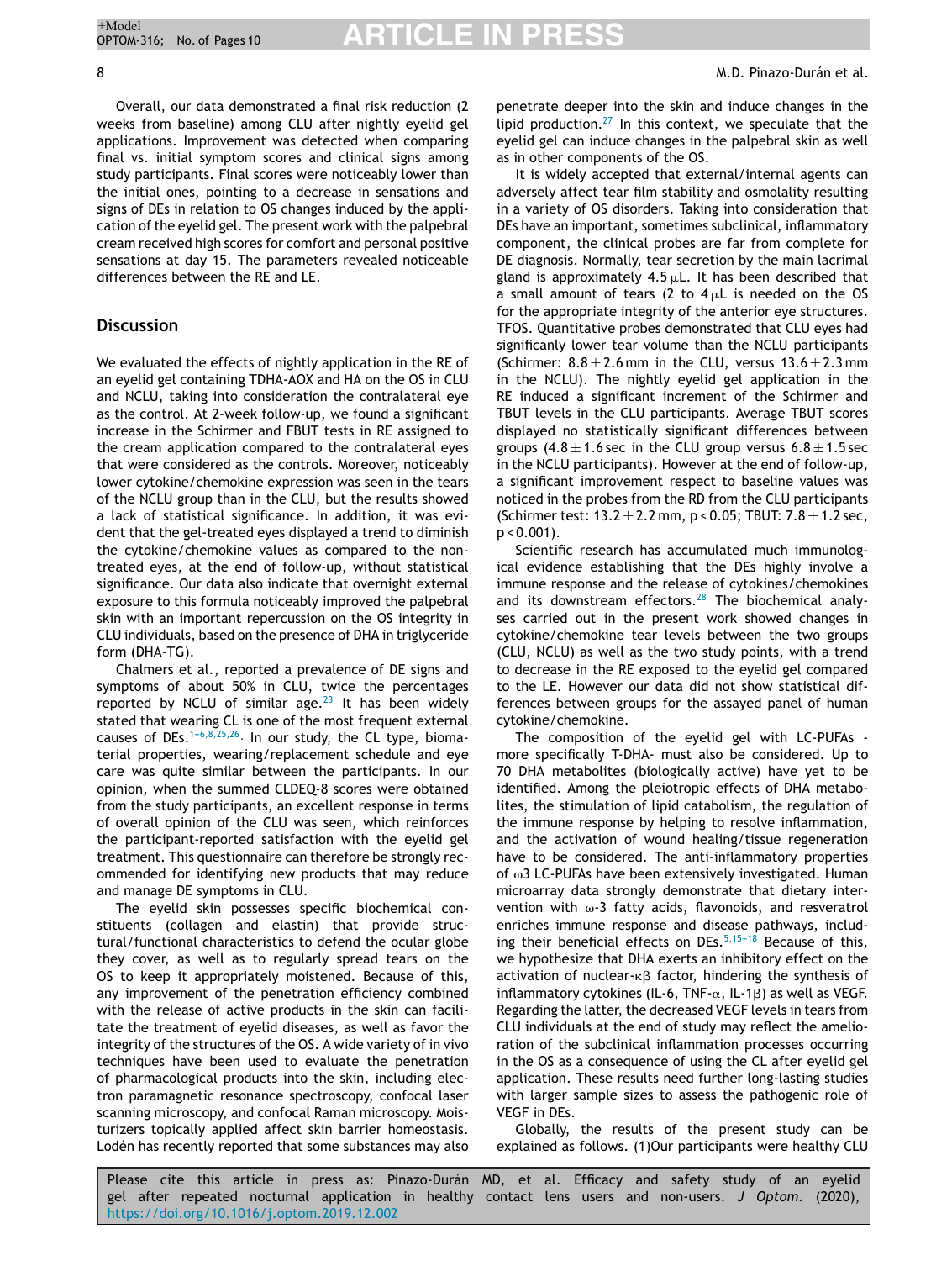## <span id="page-8-0"></span>Efficacy and safety study of an eyelid gel after repeated nocturnal application 9

and NCLU individuals, without any previous diagnosis of DEs or ocular pathology. It is plausible that this was the reason why the cytokine/chemokine expression did not significantly change between the two study points. (2) The results are positive in tolerability and appreciation of the eyelidgel, because the application did not induce any signs or symptoms in the OS or inflammatory response in tears from the participants after 2 weeks of nightly application. (3) The time of intervention was perhaps too short to detect changes in the expression patterns of cytokine/chemokine in tears. (4) The subjective data on the cosmetic effects of the eyelid gel application were satisfactory for the majority of participants.

This is the first study demonstrating that the external application of an eyelid gel containing T-DHA and HA has a positive and safe impact on the OS. An extensive search of the scientific literature did not reveal studies similar to ours.

Among the study limitations, as has already been mention, the relatively small sample size must be considered. Large cohorts should be analyzed over a longer duration to better elucidate the effects of eyelid gel administration on the OS in CLU and NCLU individuals. Our participants were also recruited on the basis of not suffering DEs. Finally, the 2-week follow-up may be too short a time to assess changes in tear cytokine/chemokine levels. It may also have been difficult for the participants to accurately discern between the RE and LE subjective sensations.

To summarize, the results of the present study reveal that the application of the eyelid gel overnight is efficient and safe for further use in clinical practice. These data also suggest that a reduction of the inflammatory background present in CLU can be counteracted by the tested eyelid gel, registered as a medical device formulation, containing DHA-TG and HA to better manage OS disorders and eyelid skin dryness.

## **Conflicts of interest**

The authors have no conflicts of interest to declare.

## **Acknowledgements**

The authors thank to Brudylab (Barcelona, Spain) for kindly given the eyelid gel tubes used in this study, without any cost. Vicente Zanón-Moreno was the recipient of a research grant from Brudylab, SL (Barcelona, Spain). Maria D. Pinazo-Durán and Jorge Raga-Cervera share first authorship of this work.

This work was supported by the Thematic Network of Spanish Cooperative Research Net of Ophthalmic Pathology (OFTARED = RD16/0008/0005 and RD16/0008/0026)' Carlos III Health Institute, Spanish Ministry of Science, Innovation and Universities.

## **References**

1. [The](http://refhub.elsevier.com/S1888-4296(19)30107-4/sbref0005) [definition](http://refhub.elsevier.com/S1888-4296(19)30107-4/sbref0005) [and](http://refhub.elsevier.com/S1888-4296(19)30107-4/sbref0005) [classification](http://refhub.elsevier.com/S1888-4296(19)30107-4/sbref0005) [of](http://refhub.elsevier.com/S1888-4296(19)30107-4/sbref0005) [dry](http://refhub.elsevier.com/S1888-4296(19)30107-4/sbref0005) [eye](http://refhub.elsevier.com/S1888-4296(19)30107-4/sbref0005) [disease:](http://refhub.elsevier.com/S1888-4296(19)30107-4/sbref0005) [Report](http://refhub.elsevier.com/S1888-4296(19)30107-4/sbref0005) [of](http://refhub.elsevier.com/S1888-4296(19)30107-4/sbref0005) [the](http://refhub.elsevier.com/S1888-4296(19)30107-4/sbref0005) [Definition](http://refhub.elsevier.com/S1888-4296(19)30107-4/sbref0005) [and](http://refhub.elsevier.com/S1888-4296(19)30107-4/sbref0005) [Classification](http://refhub.elsevier.com/S1888-4296(19)30107-4/sbref0005) [Subcommittee](http://refhub.elsevier.com/S1888-4296(19)30107-4/sbref0005) [of](http://refhub.elsevier.com/S1888-4296(19)30107-4/sbref0005) [the](http://refhub.elsevier.com/S1888-4296(19)30107-4/sbref0005) [Interna](http://refhub.elsevier.com/S1888-4296(19)30107-4/sbref0005)[tional](http://refhub.elsevier.com/S1888-4296(19)30107-4/sbref0005) [Dry](http://refhub.elsevier.com/S1888-4296(19)30107-4/sbref0005) [Eye](http://refhub.elsevier.com/S1888-4296(19)30107-4/sbref0005) [WorkShop](http://refhub.elsevier.com/S1888-4296(19)30107-4/sbref0005) [\(DEWS\).](http://refhub.elsevier.com/S1888-4296(19)30107-4/sbref0005) [Ocul](http://refhub.elsevier.com/S1888-4296(19)30107-4/sbref0005) [Surf](http://refhub.elsevier.com/S1888-4296(19)30107-4/sbref0005)[.](http://refhub.elsevier.com/S1888-4296(19)30107-4/sbref0005) 2007;5:75-92.

- 2. [Murube](http://refhub.elsevier.com/S1888-4296(19)30107-4/sbref0010) [J,](http://refhub.elsevier.com/S1888-4296(19)30107-4/sbref0010) [Rivas](http://refhub.elsevier.com/S1888-4296(19)30107-4/sbref0010) [L.](http://refhub.elsevier.com/S1888-4296(19)30107-4/sbref0010) [Biopsy](http://refhub.elsevier.com/S1888-4296(19)30107-4/sbref0010) [of](http://refhub.elsevier.com/S1888-4296(19)30107-4/sbref0010) [the](http://refhub.elsevier.com/S1888-4296(19)30107-4/sbref0010) [conjunctiva](http://refhub.elsevier.com/S1888-4296(19)30107-4/sbref0010) [in](http://refhub.elsevier.com/S1888-4296(19)30107-4/sbref0010) [dry](http://refhub.elsevier.com/S1888-4296(19)30107-4/sbref0010) [eye](http://refhub.elsevier.com/S1888-4296(19)30107-4/sbref0010) [patients](http://refhub.elsevier.com/S1888-4296(19)30107-4/sbref0010) [establishes](http://refhub.elsevier.com/S1888-4296(19)30107-4/sbref0010) [a](http://refhub.elsevier.com/S1888-4296(19)30107-4/sbref0010) [correlation](http://refhub.elsevier.com/S1888-4296(19)30107-4/sbref0010) [between](http://refhub.elsevier.com/S1888-4296(19)30107-4/sbref0010) [squamous](http://refhub.elsevier.com/S1888-4296(19)30107-4/sbref0010) [metaplasia](http://refhub.elsevier.com/S1888-4296(19)30107-4/sbref0010) [and](http://refhub.elsevier.com/S1888-4296(19)30107-4/sbref0010) [dry](http://refhub.elsevier.com/S1888-4296(19)30107-4/sbref0010) [eye](http://refhub.elsevier.com/S1888-4296(19)30107-4/sbref0010) [clinical](http://refhub.elsevier.com/S1888-4296(19)30107-4/sbref0010) [severity.](http://refhub.elsevier.com/S1888-4296(19)30107-4/sbref0010) *[Eur](http://refhub.elsevier.com/S1888-4296(19)30107-4/sbref0010) [J](http://refhub.elsevier.com/S1888-4296(19)30107-4/sbref0010) [Ophthalmol](http://refhub.elsevier.com/S1888-4296(19)30107-4/sbref0010)*[.](http://refhub.elsevier.com/S1888-4296(19)30107-4/sbref0010) 2013;13:246-256.
- 3. [Lemp](http://refhub.elsevier.com/S1888-4296(19)30107-4/sbref0015) [MA,](http://refhub.elsevier.com/S1888-4296(19)30107-4/sbref0015) [Bron](http://refhub.elsevier.com/S1888-4296(19)30107-4/sbref0015) [AJ,](http://refhub.elsevier.com/S1888-4296(19)30107-4/sbref0015) [Baudouin](http://refhub.elsevier.com/S1888-4296(19)30107-4/sbref0015) [C,](http://refhub.elsevier.com/S1888-4296(19)30107-4/sbref0015) [et](http://refhub.elsevier.com/S1888-4296(19)30107-4/sbref0015) [al.](http://refhub.elsevier.com/S1888-4296(19)30107-4/sbref0015) [Tear](http://refhub.elsevier.com/S1888-4296(19)30107-4/sbref0015) [osmolarity](http://refhub.elsevier.com/S1888-4296(19)30107-4/sbref0015) [in](http://refhub.elsevier.com/S1888-4296(19)30107-4/sbref0015) [the](http://refhub.elsevier.com/S1888-4296(19)30107-4/sbref0015) [diagnosis](http://refhub.elsevier.com/S1888-4296(19)30107-4/sbref0015) [and](http://refhub.elsevier.com/S1888-4296(19)30107-4/sbref0015) [management](http://refhub.elsevier.com/S1888-4296(19)30107-4/sbref0015) [of](http://refhub.elsevier.com/S1888-4296(19)30107-4/sbref0015) [dry](http://refhub.elsevier.com/S1888-4296(19)30107-4/sbref0015) [eye](http://refhub.elsevier.com/S1888-4296(19)30107-4/sbref0015) [disease.](http://refhub.elsevier.com/S1888-4296(19)30107-4/sbref0015) *[Am](http://refhub.elsevier.com/S1888-4296(19)30107-4/sbref0015) [J](http://refhub.elsevier.com/S1888-4296(19)30107-4/sbref0015) [Ophthal](http://refhub.elsevier.com/S1888-4296(19)30107-4/sbref0015)[mol](http://refhub.elsevier.com/S1888-4296(19)30107-4/sbref0015)[.](http://refhub.elsevier.com/S1888-4296(19)30107-4/sbref0015)* [2011;151:792-](http://refhub.elsevier.com/S1888-4296(19)30107-4/sbref0015)[798.](http://refhub.elsevier.com/S1888-4296(19)30107-4/sbref0015)
- 4. [Enríquez-de-Salamanca](http://refhub.elsevier.com/S1888-4296(19)30107-4/sbref0020) [A,](http://refhub.elsevier.com/S1888-4296(19)30107-4/sbref0020) [Castellanos](http://refhub.elsevier.com/S1888-4296(19)30107-4/sbref0020) [E,](http://refhub.elsevier.com/S1888-4296(19)30107-4/sbref0020) [Stern](http://refhub.elsevier.com/S1888-4296(19)30107-4/sbref0020) [ME,](http://refhub.elsevier.com/S1888-4296(19)30107-4/sbref0020) [et](http://refhub.elsevier.com/S1888-4296(19)30107-4/sbref0020) [al.](http://refhub.elsevier.com/S1888-4296(19)30107-4/sbref0020) [Tear](http://refhub.elsevier.com/S1888-4296(19)30107-4/sbref0020) [cytokine](http://refhub.elsevier.com/S1888-4296(19)30107-4/sbref0020) [and](http://refhub.elsevier.com/S1888-4296(19)30107-4/sbref0020) [chemokine](http://refhub.elsevier.com/S1888-4296(19)30107-4/sbref0020) [analysis](http://refhub.elsevier.com/S1888-4296(19)30107-4/sbref0020) [and](http://refhub.elsevier.com/S1888-4296(19)30107-4/sbref0020) [clinical](http://refhub.elsevier.com/S1888-4296(19)30107-4/sbref0020) [corre](http://refhub.elsevier.com/S1888-4296(19)30107-4/sbref0020)[lations](http://refhub.elsevier.com/S1888-4296(19)30107-4/sbref0020) [in](http://refhub.elsevier.com/S1888-4296(19)30107-4/sbref0020) [evaporative-type](http://refhub.elsevier.com/S1888-4296(19)30107-4/sbref0020) [dry](http://refhub.elsevier.com/S1888-4296(19)30107-4/sbref0020) [eye](http://refhub.elsevier.com/S1888-4296(19)30107-4/sbref0020) [disease.](http://refhub.elsevier.com/S1888-4296(19)30107-4/sbref0020) *[Mol](http://refhub.elsevier.com/S1888-4296(19)30107-4/sbref0020) [Vision](http://refhub.elsevier.com/S1888-4296(19)30107-4/sbref0020)*[.](http://refhub.elsevier.com/S1888-4296(19)30107-4/sbref0020) 2010:16:862-[873.](http://refhub.elsevier.com/S1888-4296(19)30107-4/sbref0020)
- 5. [Pinazo-Durán](http://refhub.elsevier.com/S1888-4296(19)30107-4/sbref0025) [MD,](http://refhub.elsevier.com/S1888-4296(19)30107-4/sbref0025) [Galbis-Estrada](http://refhub.elsevier.com/S1888-4296(19)30107-4/sbref0025) [C,](http://refhub.elsevier.com/S1888-4296(19)30107-4/sbref0025) [Pons-Vázquez](http://refhub.elsevier.com/S1888-4296(19)30107-4/sbref0025) [S,](http://refhub.elsevier.com/S1888-4296(19)30107-4/sbref0025) [Cantú-](http://refhub.elsevier.com/S1888-4296(19)30107-4/sbref0025)[Dibildox](http://refhub.elsevier.com/S1888-4296(19)30107-4/sbref0025) [J,](http://refhub.elsevier.com/S1888-4296(19)30107-4/sbref0025) [Marco-Ramírez](http://refhub.elsevier.com/S1888-4296(19)30107-4/sbref0025) [C,](http://refhub.elsevier.com/S1888-4296(19)30107-4/sbref0025) [Benítez-del-Castillo](http://refhub.elsevier.com/S1888-4296(19)30107-4/sbref0025) [J.](http://refhub.elsevier.com/S1888-4296(19)30107-4/sbref0025) [Effects](http://refhub.elsevier.com/S1888-4296(19)30107-4/sbref0025) [of](http://refhub.elsevier.com/S1888-4296(19)30107-4/sbref0025) [a](http://refhub.elsevier.com/S1888-4296(19)30107-4/sbref0025) [nutraceutical](http://refhub.elsevier.com/S1888-4296(19)30107-4/sbref0025) [formulation](http://refhub.elsevier.com/S1888-4296(19)30107-4/sbref0025) [based](http://refhub.elsevier.com/S1888-4296(19)30107-4/sbref0025) [on](http://refhub.elsevier.com/S1888-4296(19)30107-4/sbref0025) [the](http://refhub.elsevier.com/S1888-4296(19)30107-4/sbref0025) [combination](http://refhub.elsevier.com/S1888-4296(19)30107-4/sbref0025) [of](http://refhub.elsevier.com/S1888-4296(19)30107-4/sbref0025) [antioxidants](http://refhub.elsevier.com/S1888-4296(19)30107-4/sbref0025) [and](http://refhub.elsevier.com/S1888-4296(19)30107-4/sbref0025) [omega-3](http://refhub.elsevier.com/S1888-4296(19)30107-4/sbref0025) [essential](http://refhub.elsevier.com/S1888-4296(19)30107-4/sbref0025) [fatty](http://refhub.elsevier.com/S1888-4296(19)30107-4/sbref0025) [acids](http://refhub.elsevier.com/S1888-4296(19)30107-4/sbref0025) [in](http://refhub.elsevier.com/S1888-4296(19)30107-4/sbref0025) [the](http://refhub.elsevier.com/S1888-4296(19)30107-4/sbref0025) [expres](http://refhub.elsevier.com/S1888-4296(19)30107-4/sbref0025)[sion](http://refhub.elsevier.com/S1888-4296(19)30107-4/sbref0025) [of](http://refhub.elsevier.com/S1888-4296(19)30107-4/sbref0025) [inflammation](http://refhub.elsevier.com/S1888-4296(19)30107-4/sbref0025) [and](http://refhub.elsevier.com/S1888-4296(19)30107-4/sbref0025) [immune](http://refhub.elsevier.com/S1888-4296(19)30107-4/sbref0025) [response](http://refhub.elsevier.com/S1888-4296(19)30107-4/sbref0025) [mediators](http://refhub.elsevier.com/S1888-4296(19)30107-4/sbref0025) [in](http://refhub.elsevier.com/S1888-4296(19)30107-4/sbref0025) [tears](http://refhub.elsevier.com/S1888-4296(19)30107-4/sbref0025) [from](http://refhub.elsevier.com/S1888-4296(19)30107-4/sbref0025) [patients](http://refhub.elsevier.com/S1888-4296(19)30107-4/sbref0025) [with](http://refhub.elsevier.com/S1888-4296(19)30107-4/sbref0025) [dry](http://refhub.elsevier.com/S1888-4296(19)30107-4/sbref0025) [eye](http://refhub.elsevier.com/S1888-4296(19)30107-4/sbref0025) [disorders.](http://refhub.elsevier.com/S1888-4296(19)30107-4/sbref0025) *[Clin](http://refhub.elsevier.com/S1888-4296(19)30107-4/sbref0025) [Interv](http://refhub.elsevier.com/S1888-4296(19)30107-4/sbref0025) [Aging](http://refhub.elsevier.com/S1888-4296(19)30107-4/sbref0025)*[.](http://refhub.elsevier.com/S1888-4296(19)30107-4/sbref0025) 2013:8:139-148.
- 6. [Santodomingo](http://refhub.elsevier.com/S1888-4296(19)30107-4/sbref0030) [J,](http://refhub.elsevier.com/S1888-4296(19)30107-4/sbref0030) [Villa](http://refhub.elsevier.com/S1888-4296(19)30107-4/sbref0030) [C,](http://refhub.elsevier.com/S1888-4296(19)30107-4/sbref0030) [Morgan](http://refhub.elsevier.com/S1888-4296(19)30107-4/sbref0030) [P.](http://refhub.elsevier.com/S1888-4296(19)30107-4/sbref0030) [Lentes](http://refhub.elsevier.com/S1888-4296(19)30107-4/sbref0030) [de](http://refhub.elsevier.com/S1888-4296(19)30107-4/sbref0030) [contacto](http://refhub.elsevier.com/S1888-4296(19)30107-4/sbref0030) [adap](http://refhub.elsevier.com/S1888-4296(19)30107-4/sbref0030)[tadas](http://refhub.elsevier.com/S1888-4296(19)30107-4/sbref0030) [en](http://refhub.elsevier.com/S1888-4296(19)30107-4/sbref0030) [Espana˜](http://refhub.elsevier.com/S1888-4296(19)30107-4/sbref0030) [en](http://refhub.elsevier.com/S1888-4296(19)30107-4/sbref0030) [2017:](http://refhub.elsevier.com/S1888-4296(19)30107-4/sbref0030) [comparación](http://refhub.elsevier.com/S1888-4296(19)30107-4/sbref0030) [con](http://refhub.elsevier.com/S1888-4296(19)30107-4/sbref0030) [otros](http://refhub.elsevier.com/S1888-4296(19)30107-4/sbref0030) [países.](http://refhub.elsevier.com/S1888-4296(19)30107-4/sbref0030) *[Gaceta](http://refhub.elsevier.com/S1888-4296(19)30107-4/sbref0030) [Optometría](http://refhub.elsevier.com/S1888-4296(19)30107-4/sbref0030)* [y](http://refhub.elsevier.com/S1888-4296(19)30107-4/sbref0030) [Óptica](http://refhub.elsevier.com/S1888-4296(19)30107-4/sbref0030) *[Oftálmica](http://refhub.elsevier.com/S1888-4296(19)30107-4/sbref0030)*[.](http://refhub.elsevier.com/S1888-4296(19)30107-4/sbref0030) 2018;532:38-42.
- 7. [Calvão-Santos](http://refhub.elsevier.com/S1888-4296(19)30107-4/sbref0035) [G,](http://refhub.elsevier.com/S1888-4296(19)30107-4/sbref0035) [Borges](http://refhub.elsevier.com/S1888-4296(19)30107-4/sbref0035) [C,](http://refhub.elsevier.com/S1888-4296(19)30107-4/sbref0035) [Nunes](http://refhub.elsevier.com/S1888-4296(19)30107-4/sbref0035) [S,](http://refhub.elsevier.com/S1888-4296(19)30107-4/sbref0035) [Salgado-Borges](http://refhub.elsevier.com/S1888-4296(19)30107-4/sbref0035) [J,](http://refhub.elsevier.com/S1888-4296(19)30107-4/sbref0035) [Duarte](http://refhub.elsevier.com/S1888-4296(19)30107-4/sbref0035) [L.](http://refhub.elsevier.com/S1888-4296(19)30107-4/sbref0035) [Efficacy](http://refhub.elsevier.com/S1888-4296(19)30107-4/sbref0035) [of](http://refhub.elsevier.com/S1888-4296(19)30107-4/sbref0035) [3](http://refhub.elsevier.com/S1888-4296(19)30107-4/sbref0035) [different](http://refhub.elsevier.com/S1888-4296(19)30107-4/sbref0035) [artificial](http://refhub.elsevier.com/S1888-4296(19)30107-4/sbref0035) [tears](http://refhub.elsevier.com/S1888-4296(19)30107-4/sbref0035) [for](http://refhub.elsevier.com/S1888-4296(19)30107-4/sbref0035) [the](http://refhub.elsevier.com/S1888-4296(19)30107-4/sbref0035) [treatment](http://refhub.elsevier.com/S1888-4296(19)30107-4/sbref0035) [of](http://refhub.elsevier.com/S1888-4296(19)30107-4/sbref0035) [dry](http://refhub.elsevier.com/S1888-4296(19)30107-4/sbref0035) [eye](http://refhub.elsevier.com/S1888-4296(19)30107-4/sbref0035) [in](http://refhub.elsevier.com/S1888-4296(19)30107-4/sbref0035) [frequent](http://refhub.elsevier.com/S1888-4296(19)30107-4/sbref0035) [computer](http://refhub.elsevier.com/S1888-4296(19)30107-4/sbref0035) [users](http://refhub.elsevier.com/S1888-4296(19)30107-4/sbref0035) [and/or](http://refhub.elsevier.com/S1888-4296(19)30107-4/sbref0035) [contact](http://refhub.elsevier.com/S1888-4296(19)30107-4/sbref0035) [lens](http://refhub.elsevier.com/S1888-4296(19)30107-4/sbref0035) [users.](http://refhub.elsevier.com/S1888-4296(19)30107-4/sbref0035) *[Eur](http://refhub.elsevier.com/S1888-4296(19)30107-4/sbref0035) [J](http://refhub.elsevier.com/S1888-4296(19)30107-4/sbref0035) [Ophthalmol](http://refhub.elsevier.com/S1888-4296(19)30107-4/sbref0035)[.](http://refhub.elsevier.com/S1888-4296(19)30107-4/sbref0035)* 2011;21:538-544.
- 8. [Ablamowicz](http://refhub.elsevier.com/S1888-4296(19)30107-4/sbref0040) [AF,](http://refhub.elsevier.com/S1888-4296(19)30107-4/sbref0040) [Nichols](http://refhub.elsevier.com/S1888-4296(19)30107-4/sbref0040) [JJ.](http://refhub.elsevier.com/S1888-4296(19)30107-4/sbref0040) [Contact](http://refhub.elsevier.com/S1888-4296(19)30107-4/sbref0040) [Lens](http://refhub.elsevier.com/S1888-4296(19)30107-4/sbref0040) [Spectrum](http://refhub.elsevier.com/S1888-4296(19)30107-4/sbref0040) [report,](http://refhub.elsevier.com/S1888-4296(19)30107-4/sbref0040) [their](http://refhub.elsevier.com/S1888-4296(19)30107-4/sbref0040) [trends](http://refhub.elsevier.com/S1888-4296(19)30107-4/sbref0040) [for](http://refhub.elsevier.com/S1888-4296(19)30107-4/sbref0040) [dry](http://refhub.elsevier.com/S1888-4296(19)30107-4/sbref0040) [eye](http://refhub.elsevier.com/S1888-4296(19)30107-4/sbref0040) [diagnosis](http://refhub.elsevier.com/S1888-4296(19)30107-4/sbref0040) [and](http://refhub.elsevier.com/S1888-4296(19)30107-4/sbref0040) [treatment.](http://refhub.elsevier.com/S1888-4296(19)30107-4/sbref0040) *[Contact](http://refhub.elsevier.com/S1888-4296(19)30107-4/sbref0040) [Lens](http://refhub.elsevier.com/S1888-4296(19)30107-4/sbref0040) [Spec](http://refhub.elsevier.com/S1888-4296(19)30107-4/sbref0040)[trum](http://refhub.elsevier.com/S1888-4296(19)30107-4/sbref0040)[.](http://refhub.elsevier.com/S1888-4296(19)30107-4/sbref0040)* 2018;33:20-41.
- 9. [Cavet](http://refhub.elsevier.com/S1888-4296(19)30107-4/sbref0045) [ME,](http://refhub.elsevier.com/S1888-4296(19)30107-4/sbref0045) [Harrington](http://refhub.elsevier.com/S1888-4296(19)30107-4/sbref0045) [KL,](http://refhub.elsevier.com/S1888-4296(19)30107-4/sbref0045) [VanDerMeid](http://refhub.elsevier.com/S1888-4296(19)30107-4/sbref0045) [KR,](http://refhub.elsevier.com/S1888-4296(19)30107-4/sbref0045) [Ward](http://refhub.elsevier.com/S1888-4296(19)30107-4/sbref0045) [KW,](http://refhub.elsevier.com/S1888-4296(19)30107-4/sbref0045) [Zhang](http://refhub.elsevier.com/S1888-4296(19)30107-4/sbref0045) [JZ.](http://refhub.elsevier.com/S1888-4296(19)30107-4/sbref0045) [In](http://refhub.elsevier.com/S1888-4296(19)30107-4/sbref0045) [vitro](http://refhub.elsevier.com/S1888-4296(19)30107-4/sbref0045) [biocompatibility](http://refhub.elsevier.com/S1888-4296(19)30107-4/sbref0045) [assessment](http://refhub.elsevier.com/S1888-4296(19)30107-4/sbref0045) [of](http://refhub.elsevier.com/S1888-4296(19)30107-4/sbref0045) [multipurpose](http://refhub.elsevier.com/S1888-4296(19)30107-4/sbref0045) [contactlens](http://refhub.elsevier.com/S1888-4296(19)30107-4/sbref0045) [solutions:](http://refhub.elsevier.com/S1888-4296(19)30107-4/sbref0045) [effects](http://refhub.elsevier.com/S1888-4296(19)30107-4/sbref0045) [on](http://refhub.elsevier.com/S1888-4296(19)30107-4/sbref0045) [human](http://refhub.elsevier.com/S1888-4296(19)30107-4/sbref0045) [corneal](http://refhub.elsevier.com/S1888-4296(19)30107-4/sbref0045) [epithelial](http://refhub.elsevier.com/S1888-4296(19)30107-4/sbref0045) [viabil-ity](http://refhub.elsevier.com/S1888-4296(19)30107-4/sbref0045) [and](http://refhub.elsevier.com/S1888-4296(19)30107-4/sbref0045) [barrier](http://refhub.elsevier.com/S1888-4296(19)30107-4/sbref0045) [function.](http://refhub.elsevier.com/S1888-4296(19)30107-4/sbref0045) *[Cont](http://refhub.elsevier.com/S1888-4296(19)30107-4/sbref0045) [Lens](http://refhub.elsevier.com/S1888-4296(19)30107-4/sbref0045) [Anterior](http://refhub.elsevier.com/S1888-4296(19)30107-4/sbref0045) [Eye](http://refhub.elsevier.com/S1888-4296(19)30107-4/sbref0045)*[.](http://refhub.elsevier.com/S1888-4296(19)30107-4/sbref0045) 2012;35:163-170.
- 10. [Pucker](http://refhub.elsevier.com/S1888-4296(19)30107-4/sbref0050) [AD,](http://refhub.elsevier.com/S1888-4296(19)30107-4/sbref0050) [Ng](http://refhub.elsevier.com/S1888-4296(19)30107-4/sbref0050) [SM,](http://refhub.elsevier.com/S1888-4296(19)30107-4/sbref0050) [Nichols](http://refhub.elsevier.com/S1888-4296(19)30107-4/sbref0050) [JJ.](http://refhub.elsevier.com/S1888-4296(19)30107-4/sbref0050) [Over](http://refhub.elsevier.com/S1888-4296(19)30107-4/sbref0050) [the](http://refhub.elsevier.com/S1888-4296(19)30107-4/sbref0050) [counter](http://refhub.elsevier.com/S1888-4296(19)30107-4/sbref0050) [\(OTC\)](http://refhub.elsevier.com/S1888-4296(19)30107-4/sbref0050) [artificial](http://refhub.elsevier.com/S1888-4296(19)30107-4/sbref0050) [tear](http://refhub.elsevier.com/S1888-4296(19)30107-4/sbref0050) [drops](http://refhub.elsevier.com/S1888-4296(19)30107-4/sbref0050) [for](http://refhub.elsevier.com/S1888-4296(19)30107-4/sbref0050) [dry](http://refhub.elsevier.com/S1888-4296(19)30107-4/sbref0050) [eye](http://refhub.elsevier.com/S1888-4296(19)30107-4/sbref0050) [syndrome.](http://refhub.elsevier.com/S1888-4296(19)30107-4/sbref0050) *[Cochrane](http://refhub.elsevier.com/S1888-4296(19)30107-4/sbref0050) [Database](http://refhub.elsevier.com/S1888-4296(19)30107-4/sbref0050) [Syst](http://refhub.elsevier.com/S1888-4296(19)30107-4/sbref0050) [Rev](http://refhub.elsevier.com/S1888-4296(19)30107-4/sbref0050)*[.](http://refhub.elsevier.com/S1888-4296(19)30107-4/sbref0050) [2016;2:CD009729.7.](http://refhub.elsevier.com/S1888-4296(19)30107-4/sbref0050)
- 11. [Khaireddin](http://refhub.elsevier.com/S1888-4296(19)30107-4/sbref0055) [R.](http://refhub.elsevier.com/S1888-4296(19)30107-4/sbref0055) [Contact](http://refhub.elsevier.com/S1888-4296(19)30107-4/sbref0055) [lens](http://refhub.elsevier.com/S1888-4296(19)30107-4/sbref0055) [associated](http://refhub.elsevier.com/S1888-4296(19)30107-4/sbref0055) [dry](http://refhub.elsevier.com/S1888-4296(19)30107-4/sbref0055) [eye.](http://refhub.elsevier.com/S1888-4296(19)30107-4/sbref0055) [Current](http://refhub.elsevier.com/S1888-4296(19)30107-4/sbref0055) [study](http://refhub.elsevier.com/S1888-4296(19)30107-4/sbref0055) [results](http://refhub.elsevier.com/S1888-4296(19)30107-4/sbref0055) [and](http://refhub.elsevier.com/S1888-4296(19)30107-4/sbref0055) [practical](http://refhub.elsevier.com/S1888-4296(19)30107-4/sbref0055) [implementation.](http://refhub.elsevier.com/S1888-4296(19)30107-4/sbref0055) *[Ophthalmologe](http://refhub.elsevier.com/S1888-4296(19)30107-4/sbref0055)*[.](http://refhub.elsevier.com/S1888-4296(19)30107-4/sbref0055) [2013;110:511](http://refhub.elsevier.com/S1888-4296(19)30107-4/sbref0055)-[514.](http://refhub.elsevier.com/S1888-4296(19)30107-4/sbref0055)
- 12. [Pinto-Fraga](http://refhub.elsevier.com/S1888-4296(19)30107-4/sbref0060) [J,](http://refhub.elsevier.com/S1888-4296(19)30107-4/sbref0060) [Blázquez](http://refhub.elsevier.com/S1888-4296(19)30107-4/sbref0060) [Arauzo](http://refhub.elsevier.com/S1888-4296(19)30107-4/sbref0060) [F,](http://refhub.elsevier.com/S1888-4296(19)30107-4/sbref0060) [Urbano](http://refhub.elsevier.com/S1888-4296(19)30107-4/sbref0060) [Rodríguez](http://refhub.elsevier.com/S1888-4296(19)30107-4/sbref0060) [R,](http://refhub.elsevier.com/S1888-4296(19)30107-4/sbref0060) [González-García](http://refhub.elsevier.com/S1888-4296(19)30107-4/sbref0060) [MJ.](http://refhub.elsevier.com/S1888-4296(19)30107-4/sbref0060) [Evaluation](http://refhub.elsevier.com/S1888-4296(19)30107-4/sbref0060) [of](http://refhub.elsevier.com/S1888-4296(19)30107-4/sbref0060) [safety](http://refhub.elsevier.com/S1888-4296(19)30107-4/sbref0060) [and](http://refhub.elsevier.com/S1888-4296(19)30107-4/sbref0060) [efficacy](http://refhub.elsevier.com/S1888-4296(19)30107-4/sbref0060) [of](http://refhub.elsevier.com/S1888-4296(19)30107-4/sbref0060) [a](http://refhub.elsevier.com/S1888-4296(19)30107-4/sbref0060) [new](http://refhub.elsevier.com/S1888-4296(19)30107-4/sbref0060) [multipurpose](http://refhub.elsevier.com/S1888-4296(19)30107-4/sbref0060) [disinfecting](http://refhub.elsevier.com/S1888-4296(19)30107-4/sbref0060) [solution](http://refhub.elsevier.com/S1888-4296(19)30107-4/sbref0060) [on](http://refhub.elsevier.com/S1888-4296(19)30107-4/sbref0060) [silicone](http://refhub.elsevier.com/S1888-4296(19)30107-4/sbref0060) [hydrogel](http://refhub.elsevier.com/S1888-4296(19)30107-4/sbref0060) [contact](http://refhub.elsevier.com/S1888-4296(19)30107-4/sbref0060) [lenses.](http://refhub.elsevier.com/S1888-4296(19)30107-4/sbref0060) *[J](http://refhub.elsevier.com/S1888-4296(19)30107-4/sbref0060) [Optom](http://refhub.elsevier.com/S1888-4296(19)30107-4/sbref0060)[.](http://refhub.elsevier.com/S1888-4296(19)30107-4/sbref0060)* 2015;8:40-47.
- 13. [Gong](http://refhub.elsevier.com/S1888-4296(19)30107-4/sbref0065) [Y,](http://refhub.elsevier.com/S1888-4296(19)30107-4/sbref0065) [Fu](http://refhub.elsevier.com/S1888-4296(19)30107-4/sbref0065) [Z,](http://refhub.elsevier.com/S1888-4296(19)30107-4/sbref0065) [Liegl](http://refhub.elsevier.com/S1888-4296(19)30107-4/sbref0065) [R,](http://refhub.elsevier.com/S1888-4296(19)30107-4/sbref0065) [Chen](http://refhub.elsevier.com/S1888-4296(19)30107-4/sbref0065) [J,](http://refhub.elsevier.com/S1888-4296(19)30107-4/sbref0065) [Hellström](http://refhub.elsevier.com/S1888-4296(19)30107-4/sbref0065) [A,](http://refhub.elsevier.com/S1888-4296(19)30107-4/sbref0065) [Smith](http://refhub.elsevier.com/S1888-4296(19)30107-4/sbref0065) [LE.](http://refhub.elsevier.com/S1888-4296(19)30107-4/sbref0065)  $\omega$ [-3](http://refhub.elsevier.com/S1888-4296(19)30107-4/sbref0065) [and](http://refhub.elsevier.com/S1888-4296(19)30107-4/sbref0065)  $\omega$ [-6](http://refhub.elsevier.com/S1888-4296(19)30107-4/sbref0065) [long-chain](http://refhub.elsevier.com/S1888-4296(19)30107-4/sbref0065) [PUFAs](http://refhub.elsevier.com/S1888-4296(19)30107-4/sbref0065) and [their](http://refhub.elsevier.com/S1888-4296(19)30107-4/sbref0065) [enzymatic](http://refhub.elsevier.com/S1888-4296(19)30107-4/sbref0065) [metabolites](http://refhub.elsevier.com/S1888-4296(19)30107-4/sbref0065) [in](http://refhub.elsevier.com/S1888-4296(19)30107-4/sbref0065) [neovascular](http://refhub.elsevier.com/S1888-4296(19)30107-4/sbref0065) [eye](http://refhub.elsevier.com/S1888-4296(19)30107-4/sbref0065) [diseases.](http://refhub.elsevier.com/S1888-4296(19)30107-4/sbref0065) [Am](http://refhub.elsevier.com/S1888-4296(19)30107-4/sbref0065) *[J](http://refhub.elsevier.com/S1888-4296(19)30107-4/sbref0065) [Clin](http://refhub.elsevier.com/S1888-4296(19)30107-4/sbref0065) [Nutr](http://refhub.elsevier.com/S1888-4296(19)30107-4/sbref0065)*[.](http://refhub.elsevier.com/S1888-4296(19)30107-4/sbref0065) 2017;106:16-26.
- 14. [Watanabe](http://refhub.elsevier.com/S1888-4296(19)30107-4/sbref0070) [Y,](http://refhub.elsevier.com/S1888-4296(19)30107-4/sbref0070) [Tatsuno](http://refhub.elsevier.com/S1888-4296(19)30107-4/sbref0070) [I.](http://refhub.elsevier.com/S1888-4296(19)30107-4/sbref0070) [Omega-3](http://refhub.elsevier.com/S1888-4296(19)30107-4/sbref0070) [polyunsaturated](http://refhub.elsevier.com/S1888-4296(19)30107-4/sbref0070) [fatty](http://refhub.elsevier.com/S1888-4296(19)30107-4/sbref0070) [acids](http://refhub.elsevier.com/S1888-4296(19)30107-4/sbref0070) [for](http://refhub.elsevier.com/S1888-4296(19)30107-4/sbref0070) [cardiovascular](http://refhub.elsevier.com/S1888-4296(19)30107-4/sbref0070) [diseases:](http://refhub.elsevier.com/S1888-4296(19)30107-4/sbref0070) [Present,](http://refhub.elsevier.com/S1888-4296(19)30107-4/sbref0070) [past](http://refhub.elsevier.com/S1888-4296(19)30107-4/sbref0070) [and](http://refhub.elsevier.com/S1888-4296(19)30107-4/sbref0070) [future.](http://refhub.elsevier.com/S1888-4296(19)30107-4/sbref0070) *[Expert](http://refhub.elsevier.com/S1888-4296(19)30107-4/sbref0070) [Rev](http://refhub.elsevier.com/S1888-4296(19)30107-4/sbref0070) [Clin](http://refhub.elsevier.com/S1888-4296(19)30107-4/sbref0070) [Pharmacol](http://refhub.elsevier.com/S1888-4296(19)30107-4/sbref0070)[.](http://refhub.elsevier.com/S1888-4296(19)30107-4/sbref0070)* 2017;10:865-873.
- 15. [Galbis-Estrada](http://refhub.elsevier.com/S1888-4296(19)30107-4/sbref0075) [C,](http://refhub.elsevier.com/S1888-4296(19)30107-4/sbref0075) [Pinazo-Durán](http://refhub.elsevier.com/S1888-4296(19)30107-4/sbref0075) [MD,](http://refhub.elsevier.com/S1888-4296(19)30107-4/sbref0075) [Cantú-Dibildox](http://refhub.elsevier.com/S1888-4296(19)30107-4/sbref0075) [J,](http://refhub.elsevier.com/S1888-4296(19)30107-4/sbref0075) [Marco-](http://refhub.elsevier.com/S1888-4296(19)30107-4/sbref0075)[Ramírez](http://refhub.elsevier.com/S1888-4296(19)30107-4/sbref0075) [C,](http://refhub.elsevier.com/S1888-4296(19)30107-4/sbref0075) [Díaz-Llópis](http://refhub.elsevier.com/S1888-4296(19)30107-4/sbref0075) [M,](http://refhub.elsevier.com/S1888-4296(19)30107-4/sbref0075) [Benítez-del-Castillo](http://refhub.elsevier.com/S1888-4296(19)30107-4/sbref0075) [J.](http://refhub.elsevier.com/S1888-4296(19)30107-4/sbref0075) [Patients](http://refhub.elsevier.com/S1888-4296(19)30107-4/sbref0075) [undergoing](http://refhub.elsevier.com/S1888-4296(19)30107-4/sbref0075) [long-term](http://refhub.elsevier.com/S1888-4296(19)30107-4/sbref0075) [treatment](http://refhub.elsevier.com/S1888-4296(19)30107-4/sbref0075) [with](http://refhub.elsevier.com/S1888-4296(19)30107-4/sbref0075) [antihypertensive](http://refhub.elsevier.com/S1888-4296(19)30107-4/sbref0075) [eye](http://refhub.elsevier.com/S1888-4296(19)30107-4/sbref0075) [drops](http://refhub.elsevier.com/S1888-4296(19)30107-4/sbref0075) [responded](http://refhub.elsevier.com/S1888-4296(19)30107-4/sbref0075) [positively](http://refhub.elsevier.com/S1888-4296(19)30107-4/sbref0075) [with](http://refhub.elsevier.com/S1888-4296(19)30107-4/sbref0075) [respect](http://refhub.elsevier.com/S1888-4296(19)30107-4/sbref0075) [to](http://refhub.elsevier.com/S1888-4296(19)30107-4/sbref0075) [their](http://refhub.elsevier.com/S1888-4296(19)30107-4/sbref0075) [ocular](http://refhub.elsevier.com/S1888-4296(19)30107-4/sbref0075) [sur](http://refhub.elsevier.com/S1888-4296(19)30107-4/sbref0075)[face](http://refhub.elsevier.com/S1888-4296(19)30107-4/sbref0075) [disorder](http://refhub.elsevier.com/S1888-4296(19)30107-4/sbref0075) [to](http://refhub.elsevier.com/S1888-4296(19)30107-4/sbref0075) [oral](http://refhub.elsevier.com/S1888-4296(19)30107-4/sbref0075) [supplementation](http://refhub.elsevier.com/S1888-4296(19)30107-4/sbref0075) [with](http://refhub.elsevier.com/S1888-4296(19)30107-4/sbref0075) [antioxidants](http://refhub.elsevier.com/S1888-4296(19)30107-4/sbref0075) [and](http://refhub.elsevier.com/S1888-4296(19)30107-4/sbref0075) [essential](http://refhub.elsevier.com/S1888-4296(19)30107-4/sbref0075) [fatty](http://refhub.elsevier.com/S1888-4296(19)30107-4/sbref0075) [acids.](http://refhub.elsevier.com/S1888-4296(19)30107-4/sbref0075) *[Clin](http://refhub.elsevier.com/S1888-4296(19)30107-4/sbref0075) [Interv](http://refhub.elsevier.com/S1888-4296(19)30107-4/sbref0075) [Aging](http://refhub.elsevier.com/S1888-4296(19)30107-4/sbref0075)*[.](http://refhub.elsevier.com/S1888-4296(19)30107-4/sbref0075) 2013;8:711-719.
- 16. [Galbis-Estrada](http://refhub.elsevier.com/S1888-4296(19)30107-4/sbref0080) [C,](http://refhub.elsevier.com/S1888-4296(19)30107-4/sbref0080) [Pinazo-Durán](http://refhub.elsevier.com/S1888-4296(19)30107-4/sbref0080) [MD,](http://refhub.elsevier.com/S1888-4296(19)30107-4/sbref0080) [Martínez-Castillo](http://refhub.elsevier.com/S1888-4296(19)30107-4/sbref0080) [S,](http://refhub.elsevier.com/S1888-4296(19)30107-4/sbref0080) [Morales](http://refhub.elsevier.com/S1888-4296(19)30107-4/sbref0080) [JM,](http://refhub.elsevier.com/S1888-4296(19)30107-4/sbref0080) [Monleón](http://refhub.elsevier.com/S1888-4296(19)30107-4/sbref0080) [D,](http://refhub.elsevier.com/S1888-4296(19)30107-4/sbref0080) [Zanon-Moreno](http://refhub.elsevier.com/S1888-4296(19)30107-4/sbref0080) [V.](http://refhub.elsevier.com/S1888-4296(19)30107-4/sbref0080) [A](http://refhub.elsevier.com/S1888-4296(19)30107-4/sbref0080) [metabolomic](http://refhub.elsevier.com/S1888-4296(19)30107-4/sbref0080) [approach](http://refhub.elsevier.com/S1888-4296(19)30107-4/sbref0080) [to](http://refhub.elsevier.com/S1888-4296(19)30107-4/sbref0080) [dry](http://refhub.elsevier.com/S1888-4296(19)30107-4/sbref0080) [eye](http://refhub.elsevier.com/S1888-4296(19)30107-4/sbref0080) [disorders.](http://refhub.elsevier.com/S1888-4296(19)30107-4/sbref0080) [The](http://refhub.elsevier.com/S1888-4296(19)30107-4/sbref0080) [role](http://refhub.elsevier.com/S1888-4296(19)30107-4/sbref0080) [of](http://refhub.elsevier.com/S1888-4296(19)30107-4/sbref0080) [oral](http://refhub.elsevier.com/S1888-4296(19)30107-4/sbref0080) [supple](http://refhub.elsevier.com/S1888-4296(19)30107-4/sbref0080)[ments](http://refhub.elsevier.com/S1888-4296(19)30107-4/sbref0080) [with](http://refhub.elsevier.com/S1888-4296(19)30107-4/sbref0080) [antioxidants](http://refhub.elsevier.com/S1888-4296(19)30107-4/sbref0080) [and](http://refhub.elsevier.com/S1888-4296(19)30107-4/sbref0080) [omega](http://refhub.elsevier.com/S1888-4296(19)30107-4/sbref0080) [3](http://refhub.elsevier.com/S1888-4296(19)30107-4/sbref0080) [fatty](http://refhub.elsevier.com/S1888-4296(19)30107-4/sbref0080) [acids.](http://refhub.elsevier.com/S1888-4296(19)30107-4/sbref0080) *[Mol](http://refhub.elsevier.com/S1888-4296(19)30107-4/sbref0080) [Vis](http://refhub.elsevier.com/S1888-4296(19)30107-4/sbref0080)*[.](http://refhub.elsevier.com/S1888-4296(19)30107-4/sbref0080) [2015;21:555](http://refhub.elsevier.com/S1888-4296(19)30107-4/sbref0080)-[567.](http://refhub.elsevier.com/S1888-4296(19)30107-4/sbref0080)
- 17. [Chinnery](http://refhub.elsevier.com/S1888-4296(19)30107-4/sbref0085) [HR,](http://refhub.elsevier.com/S1888-4296(19)30107-4/sbref0085) [Naranjo](http://refhub.elsevier.com/S1888-4296(19)30107-4/sbref0085) [Golborne](http://refhub.elsevier.com/S1888-4296(19)30107-4/sbref0085) [C,](http://refhub.elsevier.com/S1888-4296(19)30107-4/sbref0085) [Downie](http://refhub.elsevier.com/S1888-4296(19)30107-4/sbref0085) [LE.](http://refhub.elsevier.com/S1888-4296(19)30107-4/sbref0085) [Omega-3](http://refhub.elsevier.com/S1888-4296(19)30107-4/sbref0085) [supplementation](http://refhub.elsevier.com/S1888-4296(19)30107-4/sbref0085) [is](http://refhub.elsevier.com/S1888-4296(19)30107-4/sbref0085) [neuroprotective](http://refhub.elsevier.com/S1888-4296(19)30107-4/sbref0085) [to](http://refhub.elsevier.com/S1888-4296(19)30107-4/sbref0085) [corneal](http://refhub.elsevier.com/S1888-4296(19)30107-4/sbref0085) [nerves](http://refhub.elsevier.com/S1888-4296(19)30107-4/sbref0085) [in](http://refhub.elsevier.com/S1888-4296(19)30107-4/sbref0085) [dry](http://refhub.elsevier.com/S1888-4296(19)30107-4/sbref0085) [eye](http://refhub.elsevier.com/S1888-4296(19)30107-4/sbref0085) [disease:](http://refhub.elsevier.com/S1888-4296(19)30107-4/sbref0085) [a](http://refhub.elsevier.com/S1888-4296(19)30107-4/sbref0085) [pilot](http://refhub.elsevier.com/S1888-4296(19)30107-4/sbref0085) [study.](http://refhub.elsevier.com/S1888-4296(19)30107-4/sbref0085) *[Ophthalmic](http://refhub.elsevier.com/S1888-4296(19)30107-4/sbref0085) [Physiol](http://refhub.elsevier.com/S1888-4296(19)30107-4/sbref0085) [Opt](http://refhub.elsevier.com/S1888-4296(19)30107-4/sbref0085)*[.](http://refhub.elsevier.com/S1888-4296(19)30107-4/sbref0085) [2017;37:473](http://refhub.elsevier.com/S1888-4296(19)30107-4/sbref0085)-[481.](http://refhub.elsevier.com/S1888-4296(19)30107-4/sbref0085)
- 18. [Benitez-Del-Castillo](http://refhub.elsevier.com/S1888-4296(19)30107-4/sbref0090) [Sánchez](http://refhub.elsevier.com/S1888-4296(19)30107-4/sbref0090) [J,](http://refhub.elsevier.com/S1888-4296(19)30107-4/sbref0090) [Morillo-Rojas](http://refhub.elsevier.com/S1888-4296(19)30107-4/sbref0090) [MD,](http://refhub.elsevier.com/S1888-4296(19)30107-4/sbref0090) [Galbis-](http://refhub.elsevier.com/S1888-4296(19)30107-4/sbref0090)[Estrada](http://refhub.elsevier.com/S1888-4296(19)30107-4/sbref0090) [C,](http://refhub.elsevier.com/S1888-4296(19)30107-4/sbref0090) [Pinazo-Duran](http://refhub.elsevier.com/S1888-4296(19)30107-4/sbref0090) [MD.](http://refhub.elsevier.com/S1888-4296(19)30107-4/sbref0090) [Determination](http://refhub.elsevier.com/S1888-4296(19)30107-4/sbref0090) [of](http://refhub.elsevier.com/S1888-4296(19)30107-4/sbref0090) [immune](http://refhub.elsevier.com/S1888-4296(19)30107-4/sbref0090) [response](http://refhub.elsevier.com/S1888-4296(19)30107-4/sbref0090) [and](http://refhub.elsevier.com/S1888-4296(19)30107-4/sbref0090) [inflammation](http://refhub.elsevier.com/S1888-4296(19)30107-4/sbref0090) [mediators](http://refhub.elsevier.com/S1888-4296(19)30107-4/sbref0090) [in](http://refhub.elsevier.com/S1888-4296(19)30107-4/sbref0090) [tears:](http://refhub.elsevier.com/S1888-4296(19)30107-4/sbref0090) [changes](http://refhub.elsevier.com/S1888-4296(19)30107-4/sbref0090) [in](http://refhub.elsevier.com/S1888-4296(19)30107-4/sbref0090) [dry](http://refhub.elsevier.com/S1888-4296(19)30107-4/sbref0090) [eye](http://refhub.elsevier.com/S1888-4296(19)30107-4/sbref0090) [and](http://refhub.elsevier.com/S1888-4296(19)30107-4/sbref0090) [glaucoma](http://refhub.elsevier.com/S1888-4296(19)30107-4/sbref0090) [as](http://refhub.elsevier.com/S1888-4296(19)30107-4/sbref0090) [compared](http://refhub.elsevier.com/S1888-4296(19)30107-4/sbref0090) [to](http://refhub.elsevier.com/S1888-4296(19)30107-4/sbref0090) [healthy](http://refhub.elsevier.com/S1888-4296(19)30107-4/sbref0090) [controls.](http://refhub.elsevier.com/S1888-4296(19)30107-4/sbref0090) *[Arch](http://refhub.elsevier.com/S1888-4296(19)30107-4/sbref0090) [Soc](http://refhub.elsevier.com/S1888-4296(19)30107-4/sbref0090) [Esp](http://refhub.elsevier.com/S1888-4296(19)30107-4/sbref0090) [Oftalmol](http://refhub.elsevier.com/S1888-4296(19)30107-4/sbref0090)[.](http://refhub.elsevier.com/S1888-4296(19)30107-4/sbref0090)* 2017;92:210-217.